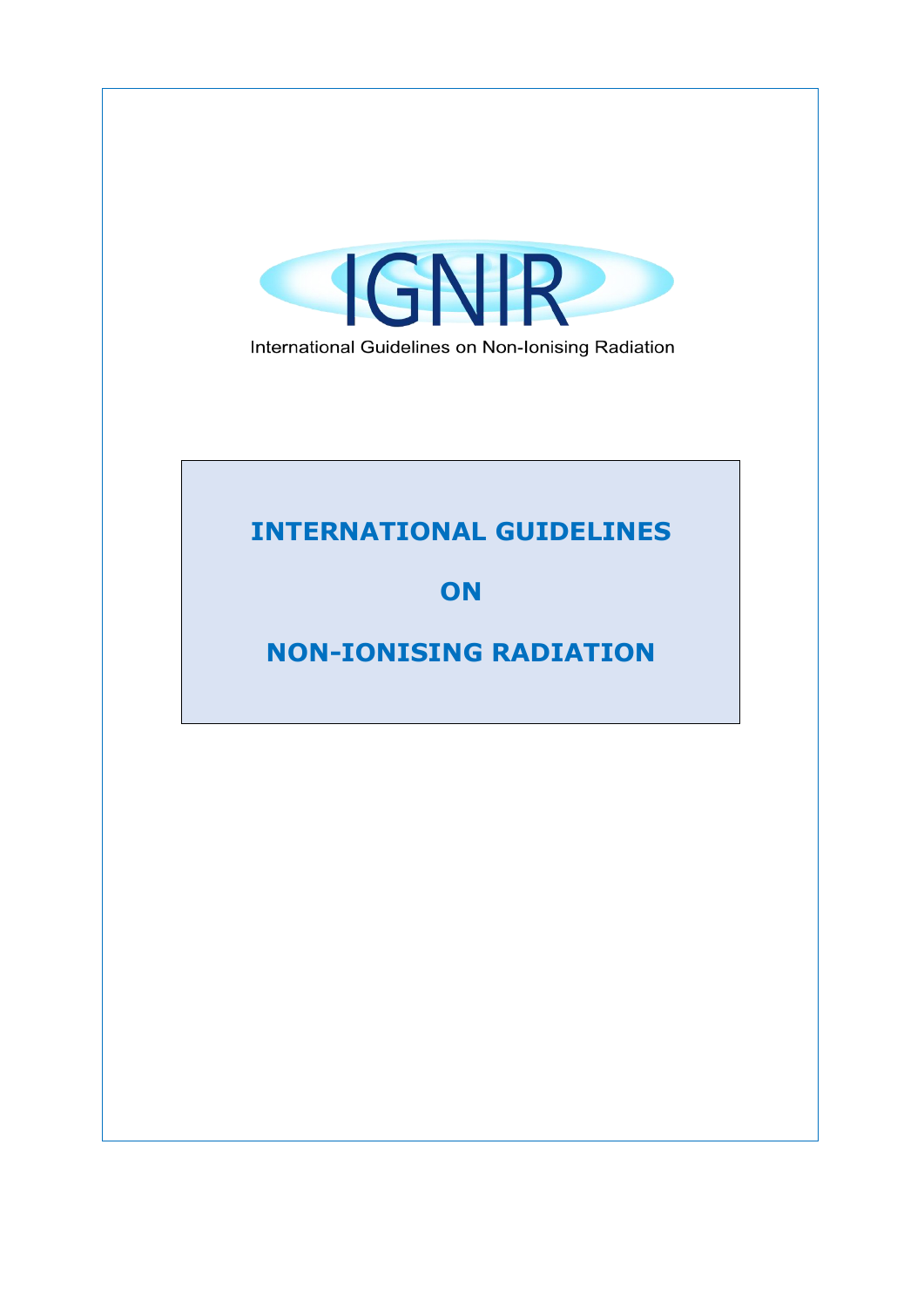*IGNIR*

*IGNIR guidelines are issued by an independent multi-disciplinary team. The steering committee comprises of medical doctors, scientists, EM surveyors and engineers, and representatives of vulnerable groups. It met first in 2017. See the website [www.ignir.org](http://www.ignir.org/) for current membership.*



**[www.ignir.org](http://www.ignir.org/)**

IGNIR Issue 1.4.

January 2021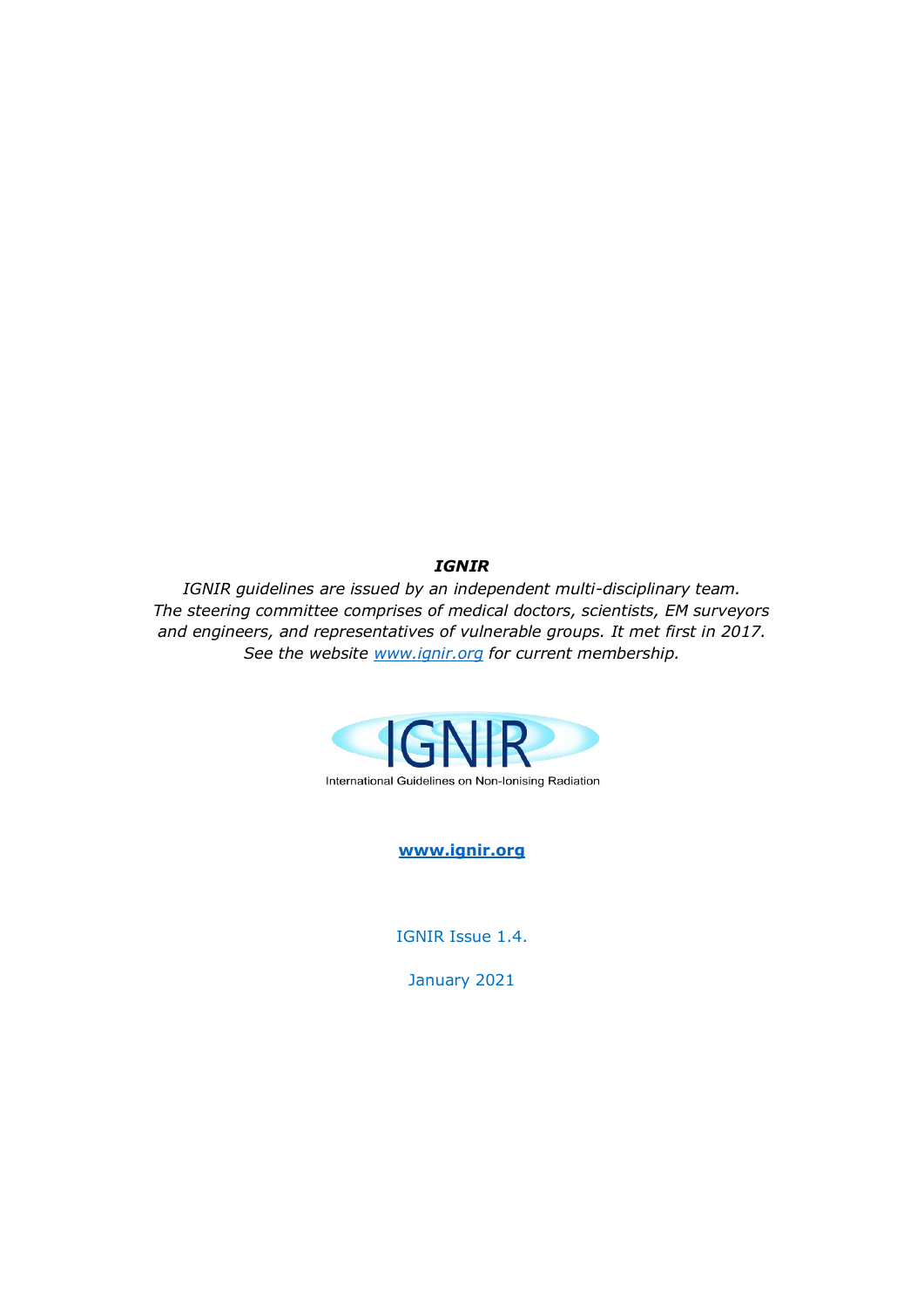## *CONTENTS*

| <b>Mission Statement and Aims</b>     | page 4  |
|---------------------------------------|---------|
| General Principles                    | page 5  |
| <b>Guidelines</b>                     | page 7  |
| Electrosmog Quiet Zone (EQZ) page 8   |         |
|                                       |         |
| Appendix 1: Testing for compliance    | page 10 |
| A. Utilisation and Exclusion Zones    |         |
| <b>B.</b> Measurements                |         |
| Appendix 2: Further details           | page 13 |
| A. Guidelines:                        |         |
| (i) Biological or (ii) Thermal        |         |
| <b>B.</b> Definition of 'Sensitive'   |         |
| C. Types of exposures and frequencies |         |
| D. Biological effects                 |         |
| E. Further information                |         |
| Supplement 1: Reasonable adjustments  |         |
| and remediation                       | page 18 |
| Supplement 2: Examples of meters      | page 23 |

*Supplement 3: Compliance Form page 24*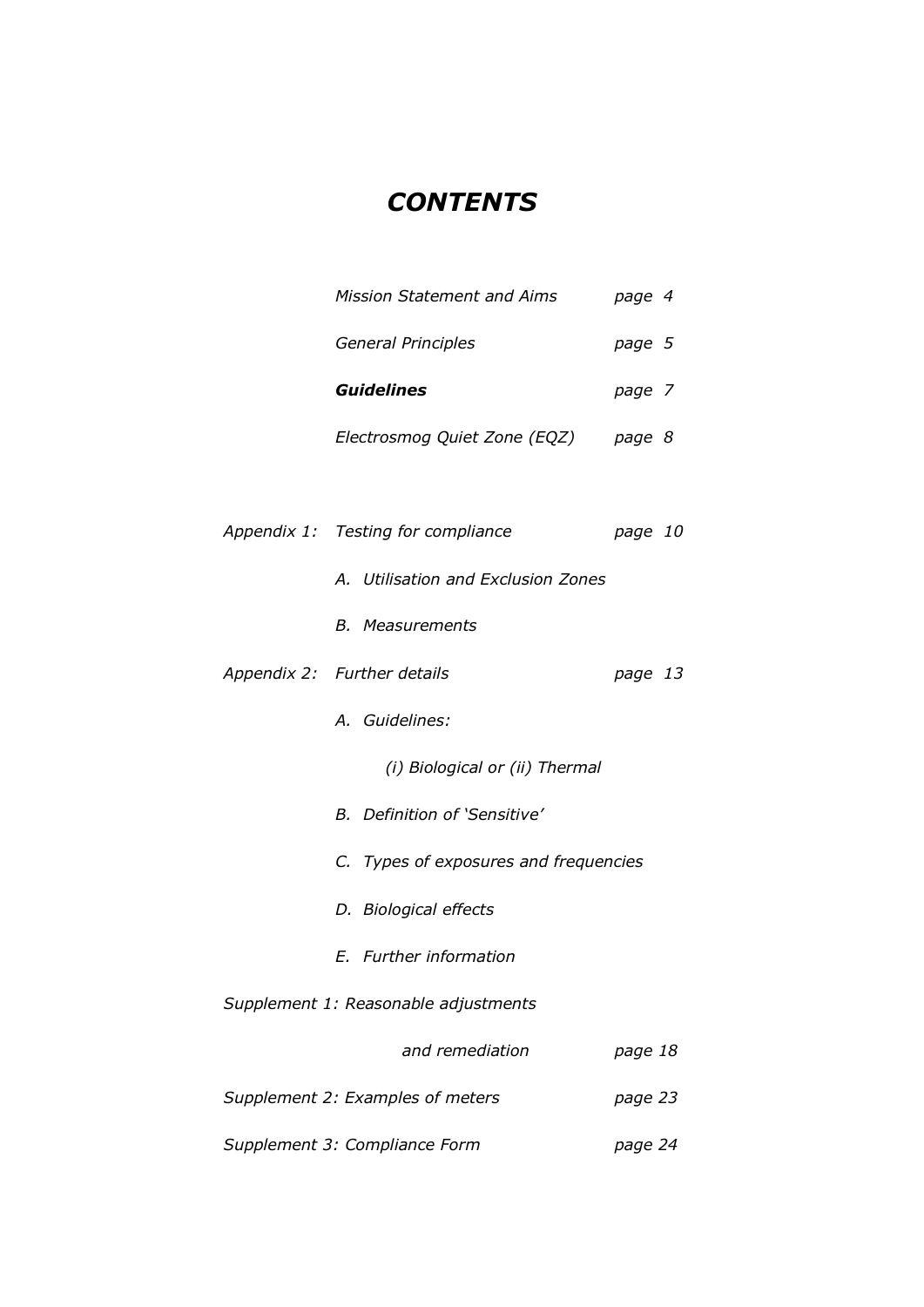



#### *IGNIR*

#### *INTERNATIONAL GUIDELINES ON NON-IONISING RADIATION*

*IGNIR is a set of Guidelines for electromagnetic exposure based on EUROPAEM EMF Guidelines 2016.*

### **IGNIR MISSION STATEMENT**

*To facilitate healthier environments through compliance with low levels of electrosmog*

### **IGNIR GUIDELINE AIMS**

*◊ Comprehensive, for long-term and short-term effects*

- *◊ Inclusive, for all people including people with EM sensitivity*
	- *◊ International, for all locations and countries*
	- *◊ Practical, for easy use in assessing compliance*
	- *◊ Responsive, incorporating feedback from users*
	- *◊ Rigorous, based on mainstream scientific evidence*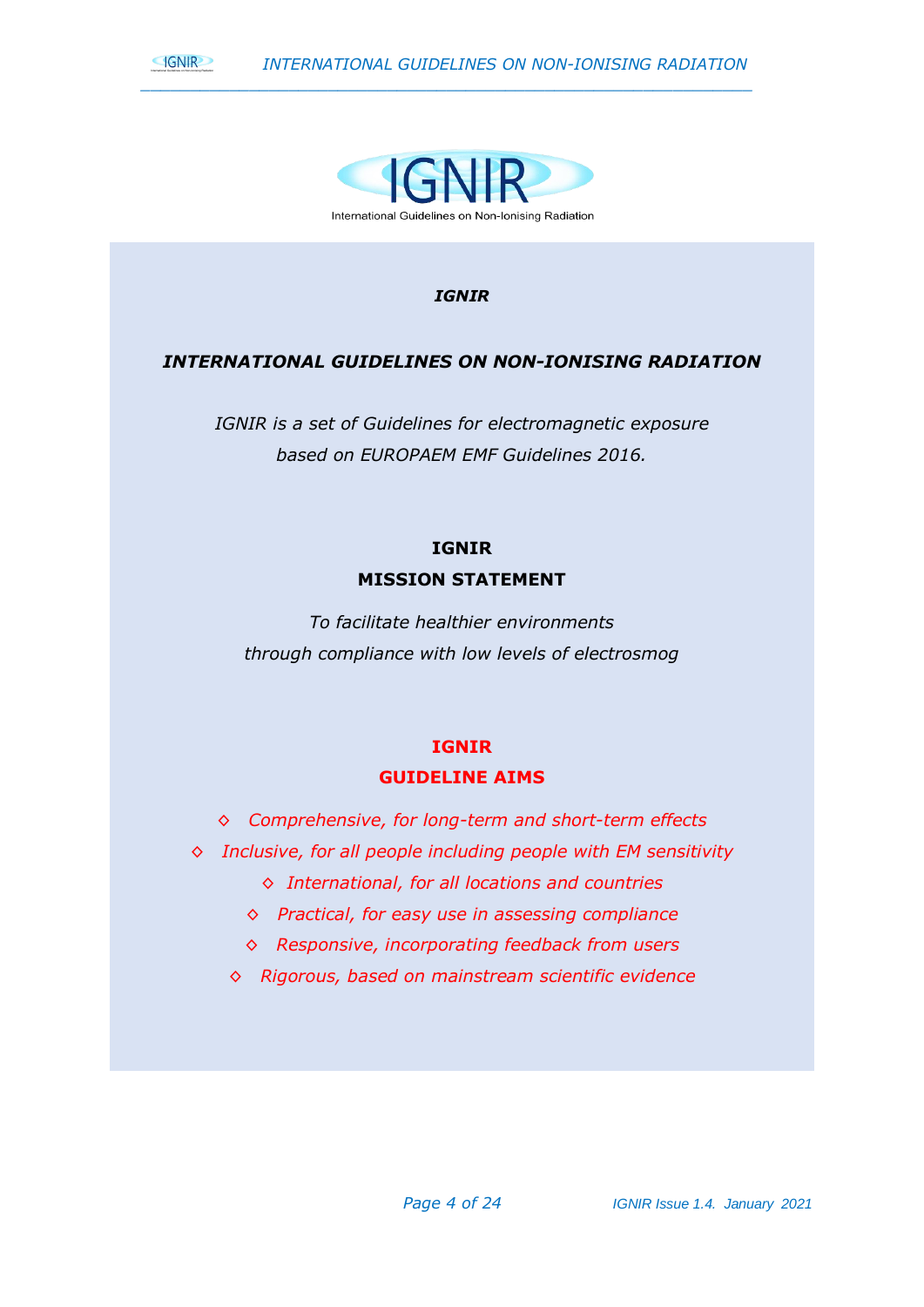#### **GNIR**

#### **GENERAL PRINCIPLES**

*\_\_\_\_\_\_\_\_\_\_\_\_\_\_\_\_\_\_\_\_\_\_\_\_\_\_\_\_\_\_\_\_\_\_\_\_\_\_\_\_\_\_\_\_\_\_\_\_\_\_\_\_\_\_\_\_\_\_\_\_\_\_*

#### **(a) Science-based, Protective and Practical**

IGNIR offers science-based guidelines and assessment advice for the health and environmental effects of man-made non-ionising radiation, including non-thermal or lowlevel effects. Its aim is to protect people and the environment from detrimental exposure to man-made EMF pollution, and comprises three functions:

- To provide advice about appropriate safety levels for man-made electromagnetic exposure
- To assess published guidelines on man-made electromagnetic exposure and make its own recommendations as to which are appropriate
- Provide practical and reliable assessment guidelines for surveyors and building biologists.

The IGNIR guidelines for electromagnetic exposure are based on the peer-reviewed [EUROPAEM EMF Guideline 2016,](https://www.degruyter.com/downloadpdf/j/reveh.2016.31.issue-3/reveh-2016-0011/reveh-2016-0011.pdf) except for the VLF range.

IGNIR's guidelines are also aimed to help protect sensitive groups such as children, the elderly, fetuses, pregnant women, those with co-morbidity, body metal work and people with Electromagnetic Hypersensitivity (EHS).

#### **(b) For Long-term Exposures**, **based on All Known Biological Effects**

IGNIR guidelines are for **long-term exposures** and based on **all known biological effects**. They are therefore much more protective than outdated short-term guidelines, such as those issued by the ICNIRP and FCC, which are based only on heating and acute effects. Thermal short-term safety guidelines for high or radio frequency (HF, RF) are averaged over 6 or 30 minutes and based on a temperature rise of one degree; for low or extremely low frequency (LF, ELF), they are based on induced internal electric fields, acute nerve stimulation, perceptible electric charges on the skin surface and the induction of retinal phosphenes. These ICNIRP and FCC HF and LF guidelines are not designed to protect against long-term and non-thermal effects.

Long-term and non-thermal effects are now accepted by the majority of scientists as proven beyond reasonable doubt from the evidence of thousands of scientific studies.

#### *Safe, Long-term and Short-term Exposure Levels Compared*

High Frequency (wireless, approximate ranges):

| • Background levels:                               | $0.00002$ V/m     | $0.000001 \mu W/m^2$                          |
|----------------------------------------------------|-------------------|-----------------------------------------------|
| • Full safety level (Zero Emissions):              | $0.00002$ V/m     | 0.000001 $\mu$ W/m <sup>2</sup>               |
| • Long-term international biological guidelines:   | $0.006 - 0.2$ V/m | $0.1 - 100 \mu W/m^2$                         |
| • Short-term heating guidelines (e.g ICNIRP, FCC): | $61$ V/m          | 40,000,000 µW/m <sup>2</sup>                  |
|                                                    |                   | $[1 \mu W/m^2 = 0.0000001 \ mW/cm^2]$         |
| Low Frequency (power lines, approximate ranges):   |                   |                                               |
| • Background levels:                               | $0.0001$ V/m      | $0.0002$ nT                                   |
| • Full safety level (Zero Emissions):              | $0.0001$ V/m      | $0.0002$ nT                                   |
| • Long-term international biological guidelines:   | $0.3 - 10$ V/m    | $10 - 1,000$ nT                               |
| · Short-term acute guidelines (e.g ICNIRP, FCC):   |                   | $5,000 - 10,000$ V/m $360,000 - 1,000,000$ nT |
|                                                    |                   | $[100 nT = 1 mG]$                             |
|                                                    |                   |                                               |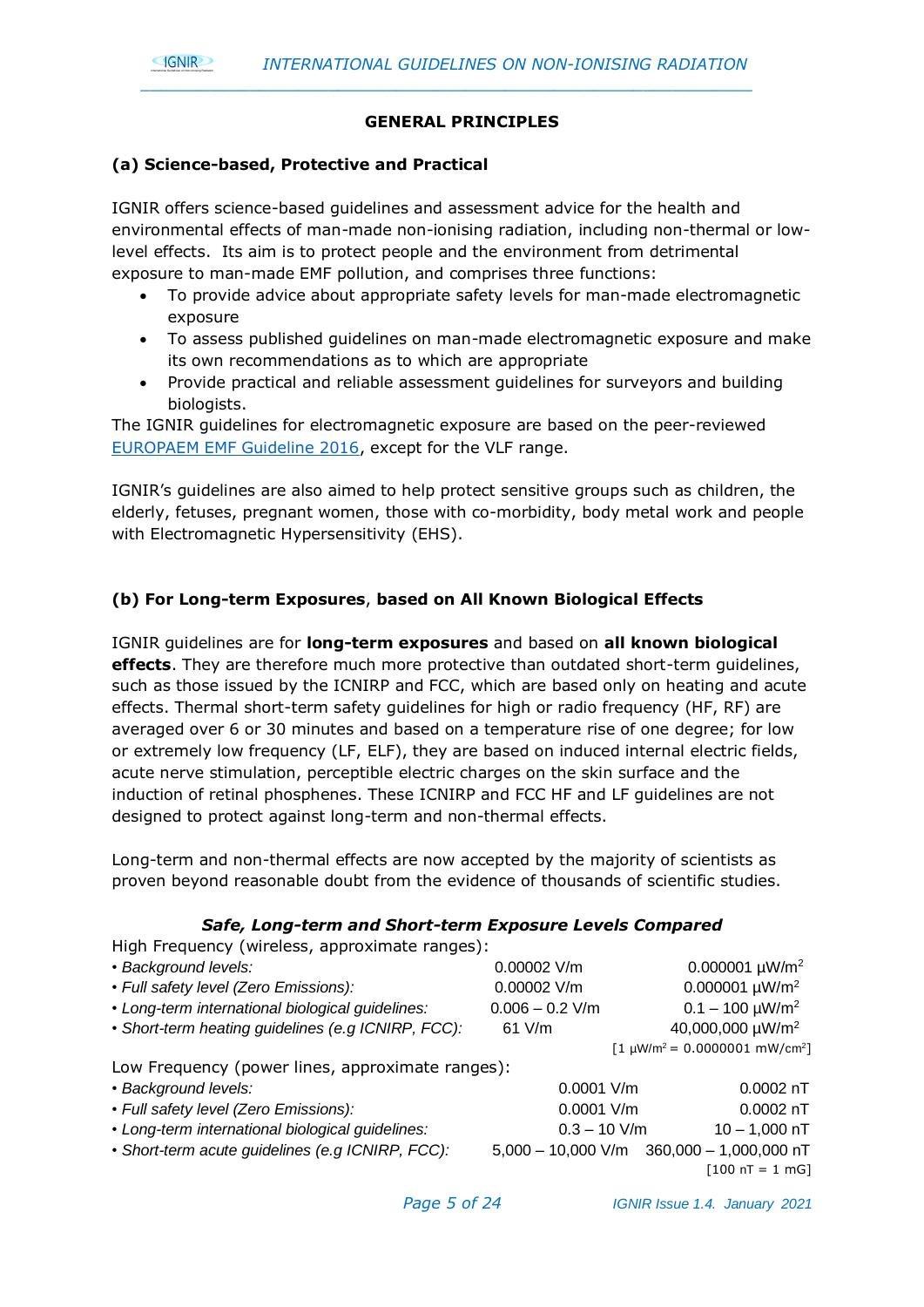#### **(c) For All the General Public and All Populations**

IGNIR Guidelines are intended to cover all the general public and all populations. This is different from a few groups promulgating short-term heating limits, such as ANSI and ICNIRP, which have recognised that some members of the general population need more protective guidelines. These people would need limits at levels well below shortterm heating guidelines, but these groups have not provided such guidelines.

*\_\_\_\_\_\_\_\_\_\_\_\_\_\_\_\_\_\_\_\_\_\_\_\_\_\_\_\_\_\_\_\_\_\_\_\_\_\_\_\_\_\_\_\_\_\_\_\_\_\_\_\_\_\_\_\_\_\_\_\_\_\_*

In contrast, IGNIR guidelines are designed to prevent all adverse effects from wireless radiation and EMFs for all people without any exceptions, at the relevant level of Day, Night or Sensitive.

In this way the IGNIR Guidelines are intended to be compliant with international conventions, including those of the United Nations, and national legislation covering Disability, Equality and Equal Opportunities, Health & Safety, and Non-Discrimination.

#### **(d) Emergency Situations and Locations with Exposures Higher than IGNIR Limits**

Where there is the possibility of radio frequency radiation (RFR) and electromagnetic field (EMF) exposures being higher than IGNIR guidelines, as in a few possible emergency situations or non-domestic locations with restricted access close to antennas, transmitters, transformers, switch-gear, power cables and charging devices, it is recommended that those officials responsible for emergency services likely to be involved, such as ambulance, fire, police or military, establish procedures to ensure the safety of their workers as far as possible.

These could include:

**GNIR** 

- (i) switching off as much of the high exposure as possible,
- (ii) providing protective clothing and protective shielding,
- (iii) restricting the duration of the high exposure,

(iv) taking local measurements of RFR and EMF levels in the vicinity of the emergency to identify the least dangerous approaches to the location, and (v) providing personal dosimeters for recording exposures fitted with alarms for peak and cumulative exposures.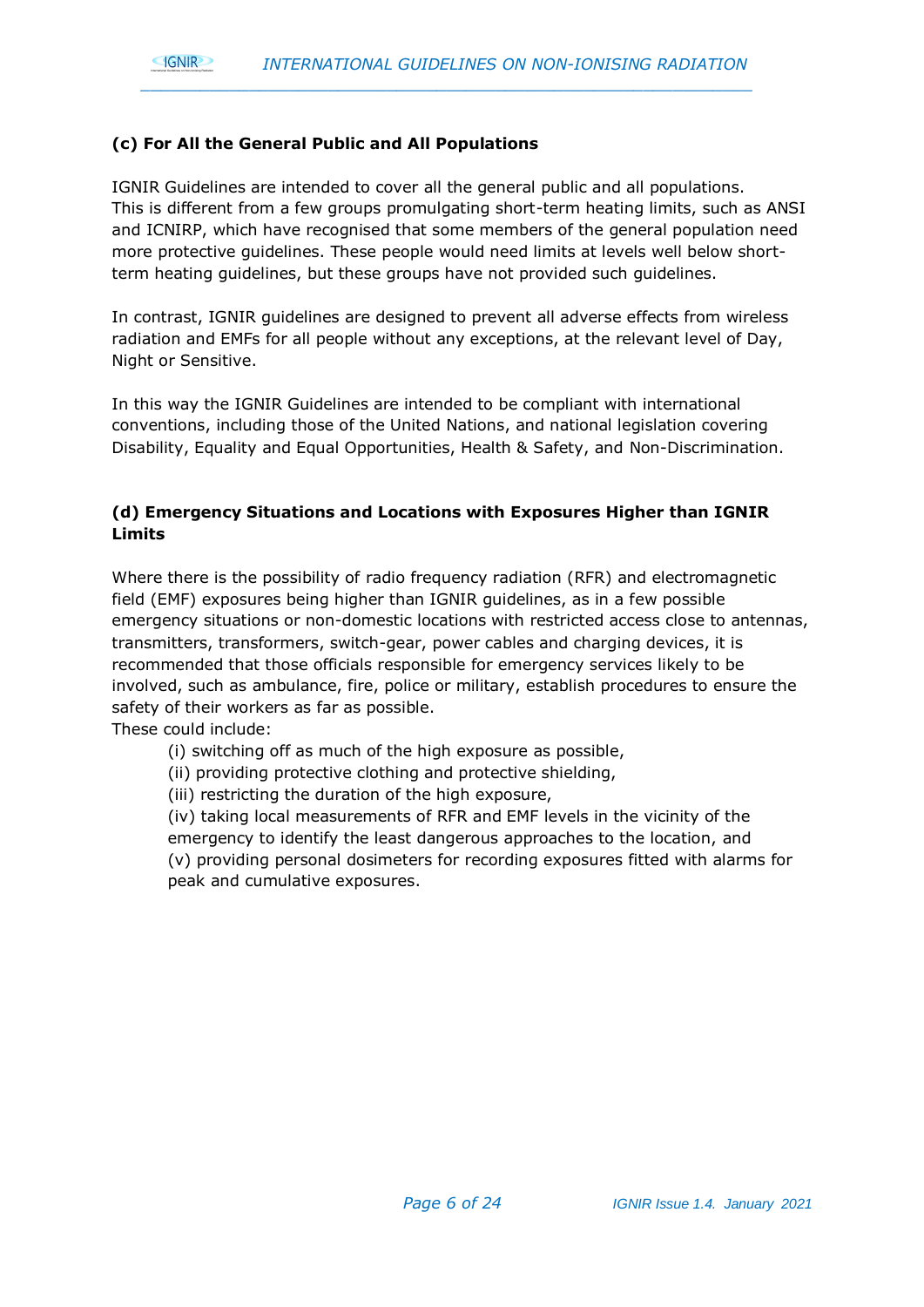

#### **GUIDELINES**

IGNIR has three levels of guidelines, Day (D), Night (N) and Sensitive (S), covering three frequency ranges.

*\_\_\_\_\_\_\_\_\_\_\_\_\_\_\_\_\_\_\_\_\_\_\_\_\_\_\_\_\_\_\_\_\_\_\_\_\_\_\_\_\_\_\_\_\_\_\_\_\_\_\_\_\_\_\_\_\_\_\_\_\_\_*

Electromagnetic (EM) hygiene and safety involves minimising exposure levels to an environmental toxin. This guidance is based mainly on the international EUROPAEM EMF Guidelines 2016. Although at present there are no assured safe levels of man-made EM exposure, and studies continue to show harm to living systems at very small exposure values, this guidance aims to help achieve substantial reduction in EM exposure.

| <b>Frequency</b> | <b>Metric</b>          | <b>Type of</b> |      | N            | $\mathbf{S}^*$       |
|------------------|------------------------|----------------|------|--------------|----------------------|
| range            |                        | reading        | Day  | <b>Night</b> | Sensitive *          |
| Radio            | V/m                    | Average 1      | 0.06 | 0.02         | $0.006$ to $< 0.001$ |
| Frequency        | µW/m <sup>2</sup>      |                | 10   |              | 0.1                  |
| $30$ MHz $-$     | V/m                    | Maximum        | 0.2  | 0.06         | $0.02$ to $< 0.002$  |
| 300 GHz          | $\mu$ W/m <sup>2</sup> |                | 100  | 10           |                      |

|                     |               |                | $[1 \mu W/m^2 = 0.0000001 \ mW/cm^2]$ |              |                |  |
|---------------------|---------------|----------------|---------------------------------------|--------------|----------------|--|
| <b>Frequency</b>    | <b>Metric</b> | <b>Type of</b> |                                       | N            | $\mathbf{S}^*$ |  |
| range               |               | reading        | Day                                   | <b>Night</b> | Sensitive*     |  |
| <b>VLF</b>          | G-S           |                |                                       |              |                |  |
| $3 kHz -$           | <b>Units</b>  | Average +      | 120                                   | 70           | 30             |  |
| 100 kHz $\varsigma$ | ŞŞ            |                |                                       |              |                |  |
|                     |               |                |                                       |              |                |  |

| <b>Frequency</b> | <b>Metric</b> | <b>Type of</b> |      | N            | $S^*$      |
|------------------|---------------|----------------|------|--------------|------------|
| range            |               | reading        | Day  | <b>Night</b> | Sensitive* |
| <b>ELF</b>       | V/m           | Average 1      | 10   |              |            |
| $15 Hz -$        | nT            | Average +      | 300  | 100          | 30         |
| 3000 Hz          | nT            | Maximum        | 1000 | 300          | 100        |
|                  |               |                |      |              |            |

 $[100 nT = 1 mG]$ 

*\* Sensitive: (a) Sensitive groups include children, the elderly, fetuses, pregnant women, the ill and people with EHS. (b) Electromagnetic hypersensitive (EHS) people can have mild, moderate or severe sensitivity. (c) People with body metal work.*

*† Average: See Appendix 1: B.2(i): an average of 6 readings in 1 minute.*

*§ VLF 100-300 kHz is not included at present. §§ G-S Units = Graham-Stetzer Units. Greenwave Filters recommend <25 mV and state that >50 mV should be reduced. There is no consistent correlation between G-S Units and mV. This depends on the frequencies of Dirty Electricity or High Frequency Voltage Transients measured.*

#### **RF: Radio Frequency: 30 MHz – 300 GHz**

includes Wifi, digital radio and TV, DAB+, cordless (DECT) and mobile phones, TETRA, FM radio, microwave ovens. wireless smart appliances, and 5G.

#### **VLF: Very Low Frequency: 3 kHz -100 kHz**

includes "dirty power/electricity" on mains power supply cables, powerline communication, compact fluorescent lamps (CFL), induction hobs and VLF radio.

#### **ELF: Extremely Low Frequency: 1 Hz – 3 kHz**

includes mains electricity, power cables, and some home power appliances.

*(These guidelines are not inclusive of all EMF devices and exposures, such as DC fields, metal detectors, body scanners, MRI scanners, pacemakers, and lasers. As with ionising radiation, for medical investigations the benefits may outweigh possible harm.)*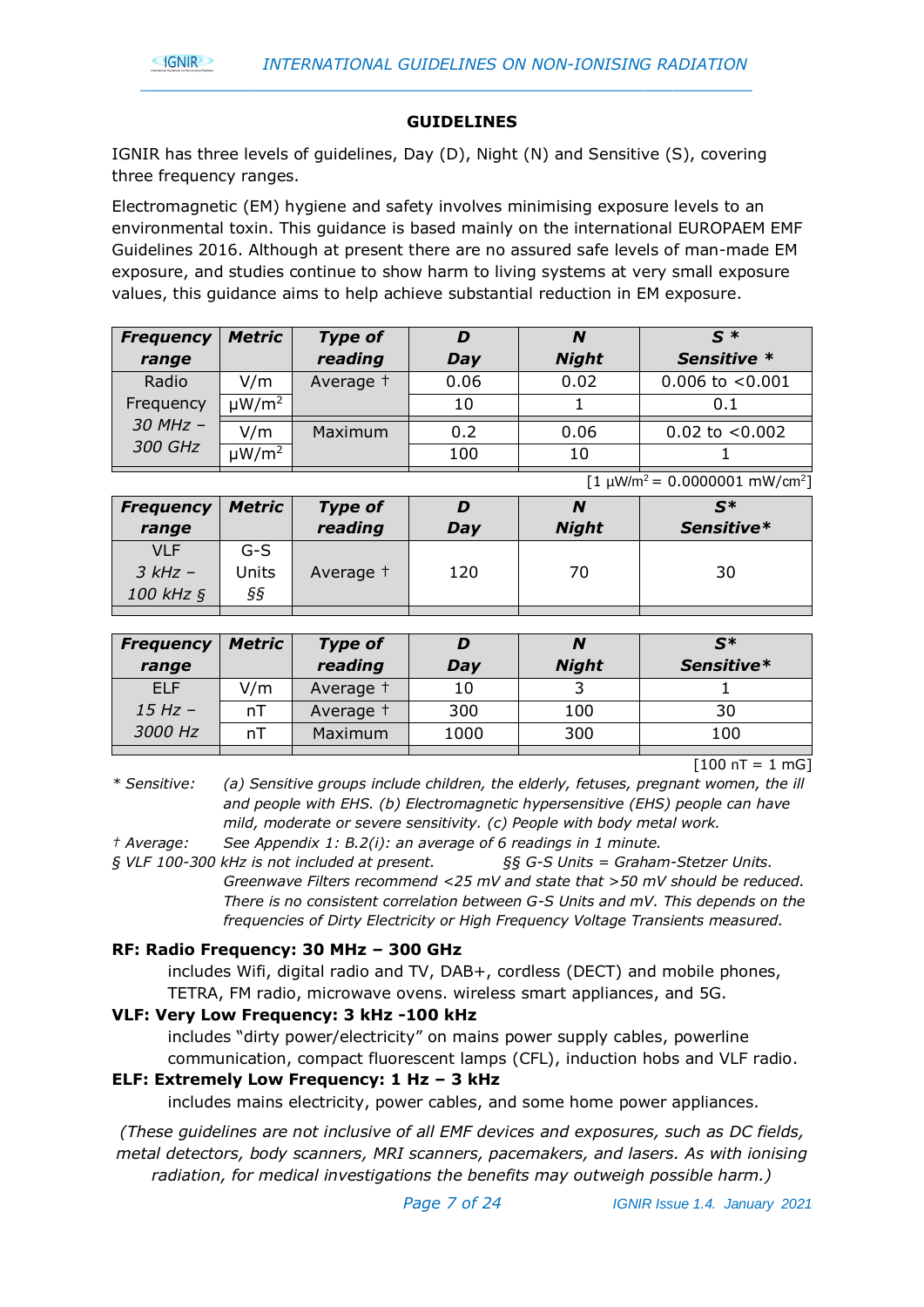

#### **ELECTROSMOG QUIET ZONES (EQZ)**  *('WHITE' ZONES)*

*\_\_\_\_\_\_\_\_\_\_\_\_\_\_\_\_\_\_\_\_\_\_\_\_\_\_\_\_\_\_\_\_\_\_\_\_\_\_\_\_\_\_\_\_\_\_\_\_\_\_\_\_\_\_\_\_\_\_\_\_\_\_*

*Definition:* An Electrosmog Quiet Zone (EQZ) is an area where many people can live or work without conscious ill health or injury, but not everyone sensitised to electrosmog.

*EQZ Guidelines:* As for IGNIR Night-time (N) levels: 0.06 V/m, 10 µW/m<sup>2</sup> , 300 nT. This covers some of the  $\sim$ 1.2% of the population severely affected by electrosmog. Up to 0.65% of the population is extremely sensitive and may need additional protection.

*Labels:* Electrosmog Quiet Zones (EQZs) for invisible radiation air pollution should be clearly labelled, like Low Emission Zones for invisible particulate air pollution.

| Masts and fixed wireless antennas |                               |                        |                               |             |                              |                        |
|-----------------------------------|-------------------------------|------------------------|-------------------------------|-------------|------------------------------|------------------------|
| Likely to be EQZ compliant        |                               |                        |                               |             | Unlikely to be EQZ compliant |                        |
|                                   | V/m                           | $\mu$ W/m <sup>2</sup> |                               | V/m         |                              | $\mu$ W/m <sup>2</sup> |
| $\text{mast}$ > 500 m, outdoors   | 0.06                          | 10                     | $\text{mast} < 500 \text{ m}$ | $0.2 - 6.6$ |                              | 100-103,000            |
| $\text{mast}$ > 200 m, indoors    | 0.06                          | 10                     | smart meter (US)              | $14 - 22$   |                              | 500,000-1,400,000      |
| satellite wireless                | 0.007                         | 0.12                   | Wifi routers, 1m              |             | 1.7                          | 8,000                  |
|                                   | Movable and hand-held devices |                        |                               |             |                              |                        |
| Likely to be EQZ compliant        |                               |                        | Unlikely to be EQZ compliant  |             |                              |                        |
|                                   | V/m                           | $\mu$ W/m <sup>2</sup> |                               |             | V/m                          | $\mu$ W/m <sup>2</sup> |
| laptop (airplane)                 | O                             | O                      | <b>Bluetooth hearing aid</b>  |             | 3.01                         | 23,000                 |
| mobile phone (airplane)           |                               | 0                      | Wifi, laptop, 50 cm           |             | 3.0                          | 22,000                 |
| tablet, iPad (airplane)           |                               |                        | Fitbits, wireless trackers    |             |                              | cannot be turned off   |

#### *Below:*

*Examples of likely distances for different devices to comply with an EQZ without the use of shielding.*

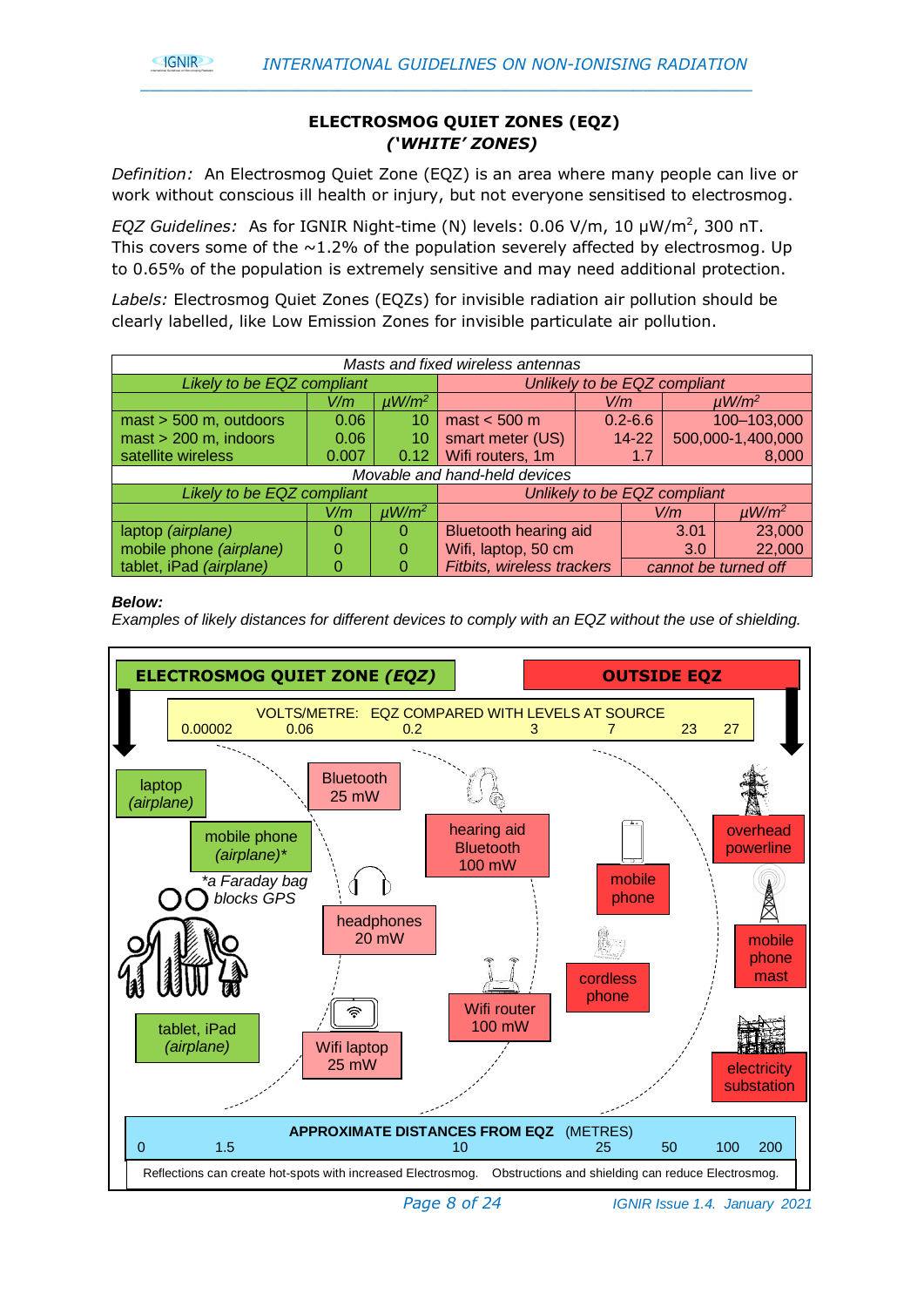



|                        | Approximate distances from EQZ, depending on transmitter power, traffic and location.<br>Portable devices: the more powerful the transmitter, the further away from the EQZ the device needs to be.<br>Phone masts: the distance from the EQZ depends on the number of transmitters and the amount of traffic. |                            |                                       |                                   |                                                                 |                                                     |                                               |                                            |                        |
|------------------------|----------------------------------------------------------------------------------------------------------------------------------------------------------------------------------------------------------------------------------------------------------------------------------------------------------------|----------------------------|---------------------------------------|-----------------------------------|-----------------------------------------------------------------|-----------------------------------------------------|-----------------------------------------------|--------------------------------------------|------------------------|
|                        |                                                                                                                                                                                                                                                                                                                |                            | A                                     |                                   | <b>PELL</b>                                                     |                                                     |                                               |                                            | ہ ت                    |
| V/m                    | *Back-<br>ground<br>level,<br>airplane<br>mode                                                                                                                                                                                                                                                                 | <b>IGNIR</b><br><b>EQZ</b> | mast:<br>~150m.<br>or less<br>traffic | Wifi<br>laptop<br>$25 \text{ mW}$ | <b>WiFi</b><br>router<br>100mW<br><b>Bluetooth</b><br>hear, aid | mast.<br>≤100 $m$ .<br><b>or</b><br>more<br>traffic | <b>DECT</b><br>cordless<br>phone<br>$1.8$ GHz | smart<br>meter<br>(2.4 V/m)<br>at $0.5m$ ) | mobile<br>phone        |
| $.87 - 27$             |                                                                                                                                                                                                                                                                                                                |                            |                                       |                                   |                                                                 |                                                     |                                               |                                            |                        |
| $0.87 - 23$            |                                                                                                                                                                                                                                                                                                                |                            |                                       |                                   |                                                                 |                                                     |                                               |                                            |                        |
| 12.33                  |                                                                                                                                                                                                                                                                                                                |                            |                                       |                                   |                                                                 |                                                     |                                               |                                            |                        |
| $2.0 - 6.23$           |                                                                                                                                                                                                                                                                                                                |                            |                                       |                                   |                                                                 |                                                     |                                               |                                            |                        |
| $2.0 - 7.0$            |                                                                                                                                                                                                                                                                                                                |                            |                                       |                                   |                                                                 |                                                     |                                               |                                            |                        |
| 3.0                    |                                                                                                                                                                                                                                                                                                                |                            |                                       |                                   |                                                                 |                                                     |                                               |                                            |                        |
| 0.275                  |                                                                                                                                                                                                                                                                                                                |                            |                                       |                                   |                                                                 |                                                     |                                               |                                            |                        |
| 0.06                   | $\sqrt{ }$                                                                                                                                                                                                                                                                                                     |                            |                                       |                                   |                                                                 |                                                     |                                               |                                            |                        |
| 0.00002                |                                                                                                                                                                                                                                                                                                                |                            |                                       |                                   |                                                                 |                                                     |                                               |                                            |                        |
| $\mu$ W/m <sup>2</sup> | 0.000001                                                                                                                                                                                                                                                                                                       | 10                         | 200                                   | 23,000                            | $10,000 -$<br>130,000                                           | $10,000 -$<br>103,000                               | 403,000                                       | $2,000 -$<br>1,400,000                     | $2,000 -$<br>1,800,000 |
| <b>Distance</b>        |                                                                                                                                                                                                                                                                                                                |                            | >180m                                 | 1.5 <sub>m</sub>                  | 10-100m                                                         | $>100-$<br>500m                                     | $5-20m$                                       | $3-40m$                                    | $3-40m$                |

*\*Natural EM radiation does not have the harmful polarisation and pulses of most man-made Electrosmog.*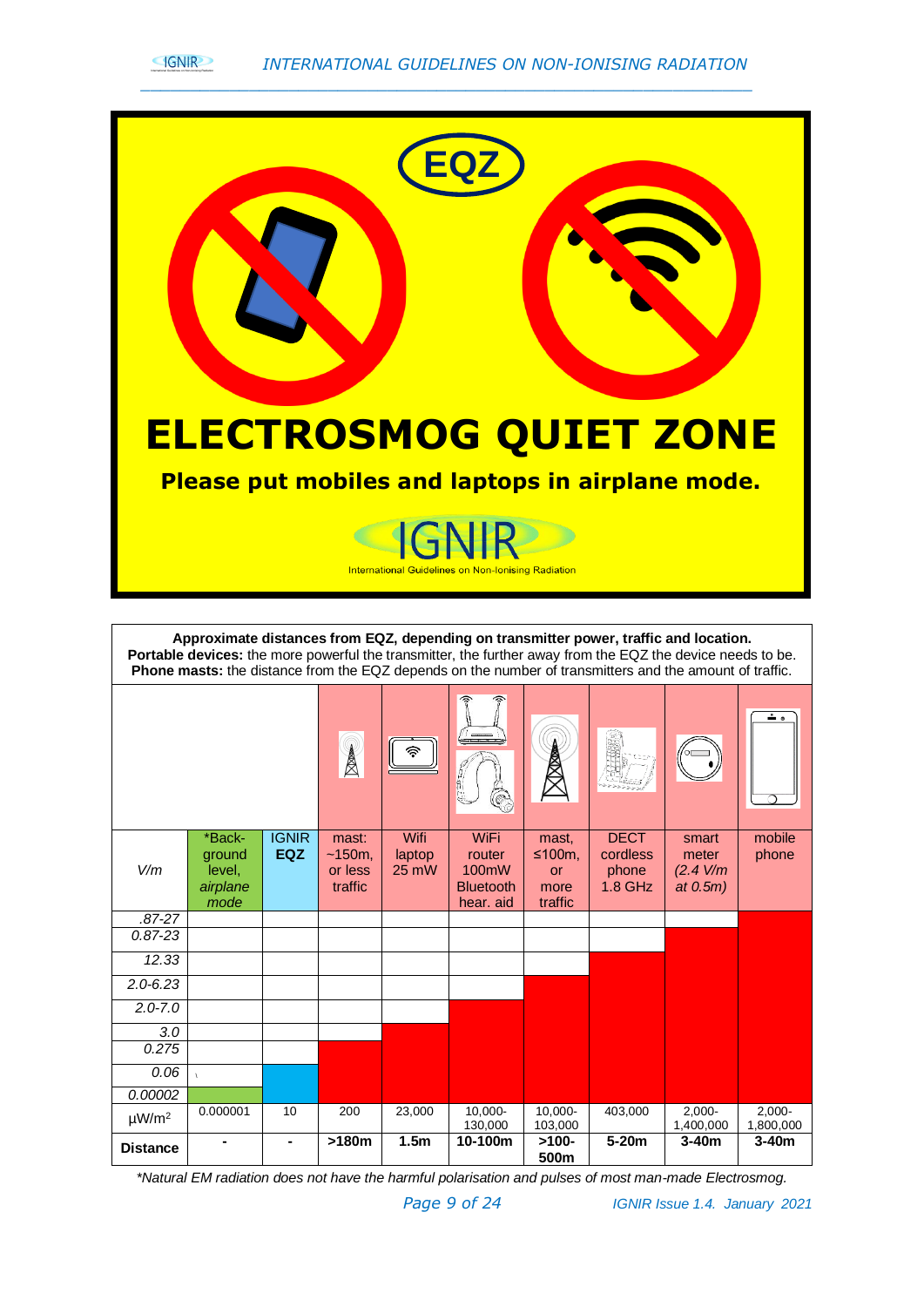#### **APPENDIX 1 - TESTING FOR COMPLIANCE**

#### **GENERAL PRINCIPLES FOR MEASUREMENTS**

#### **A. The Utilisation and Exclusion Zones**

First: Partition the building or area into UZ and EZ.

Measurements for compliance with IGNIR apply to UZ only.

#### **A.1 Utilisation Zone (UZ)**

Measurements are taken in Utilisation Zones, areas where people typically move, work and rest. They are locations where people could remain over 4 hours in total per day.

Typical UZs: workstations, classroom desks, home settees, kitchen chairs or work surfaces, seating in transport (car, coach, train), cinema or theatre seats, library chairs, hospital wards and health centres, hairdressers and beauty salons, gyms, supermarkets, shopping centres, etc.

- (i) Measure over 150 mm (6 inches) from the walls of a room.
- (ii) Measure from 2 metres (6 feet 6 inches) high to down to the floor level.

#### **A.2 Exclusion Zone (EZ)**

Exclusion Zones, which do not require measurement, include inaccessible areas of rooms or at heights above head height (standardised at 2 metres, or 6 feet 6 inches).

Exclusion zones can include limited areas around hotspots such as pendant lamps, cable runs or steel beams, so long as there is no seating close by.

- (i) EZs include under 150 mm (6 inches) from the walls.
- (ii) EZs include above 2 metres (6 feet 6 inches) in height.
- (iii) Additional EZs should be specified on the IGNIR Compliance Form.

#### **B. Measurements**

#### **B.1 Metrics**

For a room to be certified as meeting the D, N or S guidelines, it must meet all relevant metrics (V/m,  $\mu$ W/m<sup>2</sup> and nT) for all 8 values, according to whether it is for Day or Night or Sensitive use.

#### **B.2 Measurement Techniques**

Measuring electromagnetic energy is a skill acquired through practice and careful observation. The whole property needs to be considered.

- (i) **Average readings:** an average from 6 readings within 1 minute.
- (ii) Usually a meter kept **stationary for up to a minute** will indicate whether the reading is steady or varying significantly.
- (iii) Where the **reading varies, a longer period is required** and often readings at further locations.
- (iv) Readings should record **date and time**. Readings vary according to the time.
- (v) Surveying for microwave radiation should be performed with the **minimum practical number of people present**. The number of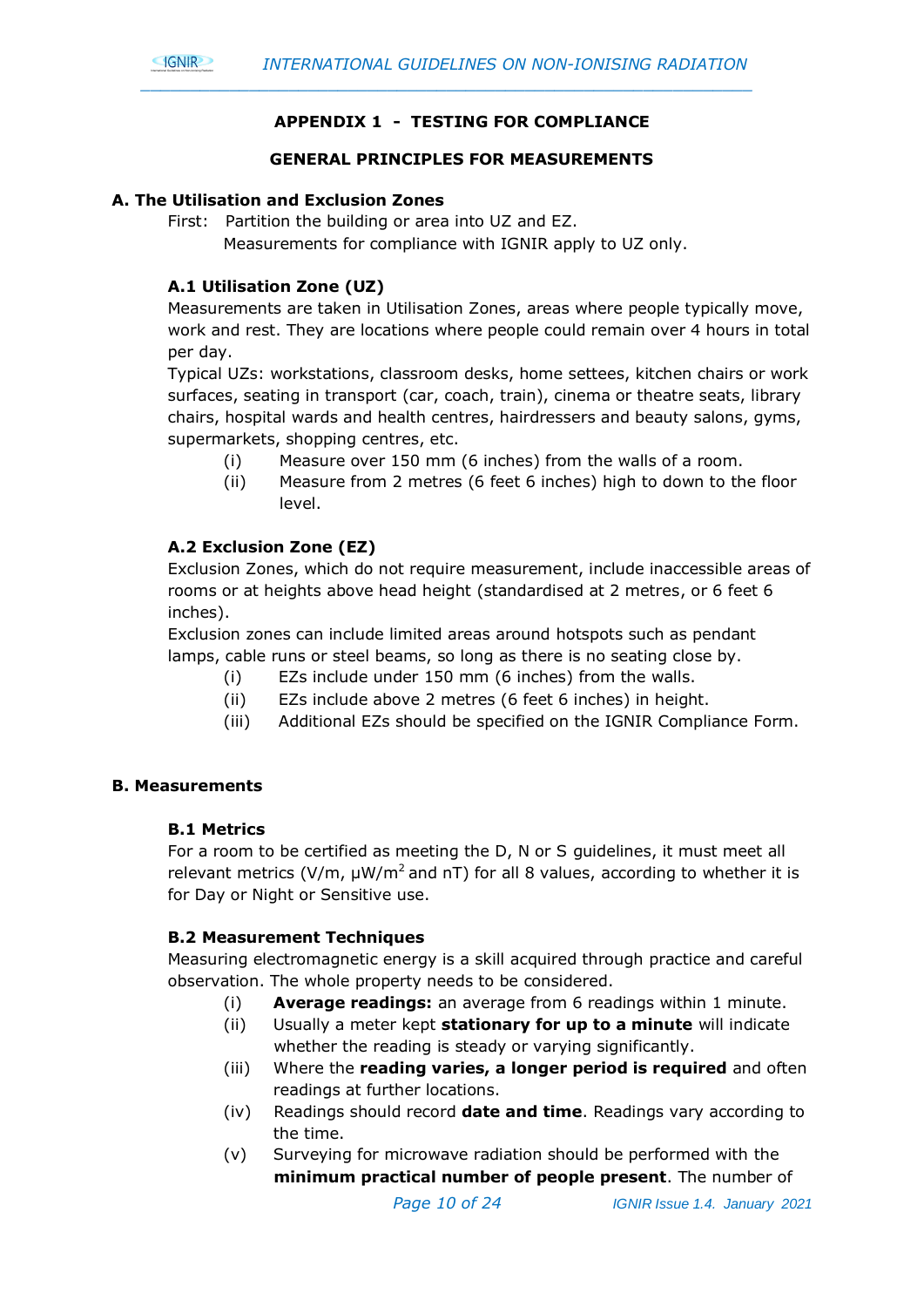people within the space is to be recorded. This applies especially in classrooms and offices.

- (vi) The meter should be held **0.5 metres from the body** of the surveyor.
- (vii) **All others present** in the room should be **at least 2 metres away**.
- (viii) Readings can depend on **hidden features**, such as power distribution boxes or smart meters on the other side of a wall, or lighting units in a room below, or the location of electric storage heaters, or Wifi from a neighbour.
- (ix) There should be a check for **hotspots**. These can be caused by reflection from metal radiators, filing cabinets and similar fixtures. Measurers should **walk around the whole area.**
- (x) Measurers should note if there is an **obstruction** in the line of sight between a radiation source and the meter.
- (xi) In apartments, flats or terrace houses with party walls, radiation and fields from nearby **devices on the other side of the wall** or **from flats below or above** should be included.
- (xii) **Nearby phone masts, powerlines**, including some buried cables, and **substations** can produce significant fields and these should be included as measured within the room.
- (xiii) Wireless **smart meter** radiation is included, along with any **neighbour's home Internet of Things** with wireless communication using wireless smart appliances.
- (xiv) **Incidental or occasional radiation** from aircraft ground-seeking radar, passing buses with Wifi or car online phone-based satnavs need not be included unless frequent enough to cause problems for a sensitive person and the meter is able to measure these high frequency exposures.
- (xv) **Special situations:** e.g. some radars operate on an 8-minute cycle
- (xvi) **Transport: cars:** cruise control radar (often from the bumper or driver's mirror), magnetic fields from pumps and wheels (often near the feet), telematics ('black') boxes;
	- **buses, trains and aircraft:** Wifi, mobiles, magnetic fields.
- (xvii) **Public places:** airports, hotels, shops, theatres etc.: Wifi of mobile phones and wireless devices, magnetic fields.

#### **B.3 Day Time (D)**

*(a) Applicability:* 

**GNIR** 

- (i) Everyone (except Sensitive people who have their own S guideline values) in places where they typically can spend four hours or more as residents, workers or visitors (night and sleeping areas have separate guidelines).
- *(b) Measurement techniques:*
	- (i) Day-time places should include chairs, desks and tables where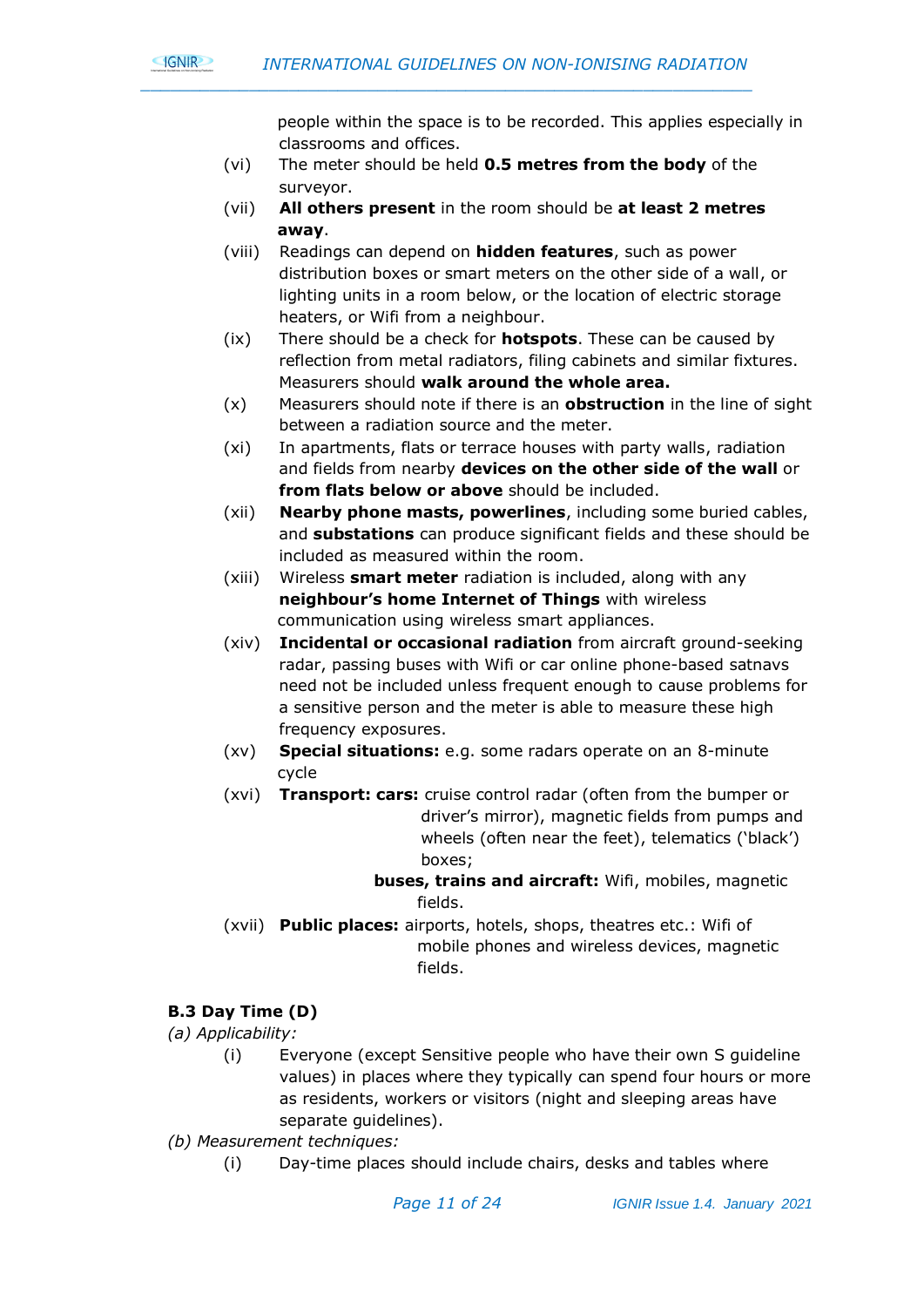

 people spend time, such as in kitchens, sitting rooms, work places, classrooms, lecture halls, etc.

(ii) Usually four spot measurements per chair/workplace are sufficient (at the head, abdomen, hands and feet).

#### **B.4 Night Time (N)**

*(a) Applicability:* 

- (i) Everyone (except Sensitive people who have their own S guideline values) in places where they sleep.
- *(b) Measurement techniques:*
	- (i) The only location necessary to measure is at the top surface of the mattress.
	- (ii) Measurement points should be 150mm (6 inches) from the edge on each side and in the centre, at each end of the bed and across the middle, giving a matrix of nine locations. Single beds may have a matrix of six points instead of nine.
	- (iii) Meters for ELF Electric Fields should be held by a person lying on the bed, and not earthed.

#### **B.5 Sensitives (S)**

*(a) Applicability:* 

- (i) Sensitive groups, including children, fetuses, the elderly, pregnant women, the ill and people with EHS. People with body metal work need appropriate protection, as may people with active implants like pacemakers.
- (ii) People with Electromagnetic hypersensitivity (EHS) can have mild, moderate or severe sensitivity.

Those with moderate or severe sensitivity will probably need lower exposures than other sensitive groups.

Individual sensitive people need to have a level below which they have no symptoms.

- *(b) Measurement techniques:*
	- (i) As above in B.3 and B.4, for measurements including both D and N locations, but they are referenced to S guideline values.
- *(c) Cumulative exposures:*
	- (i) For each individual person, exposure to electromagnetic (EM) energy is cumulative, so it is important for that person to know how much EM energy is present over a few hours in one location (UZ), since combined with other locations this could result in that person exceeding the guidelines.
	- (ii) UZs are unlikely to include rooms or areas which are used rarely or only for a short time, except for a few people with severe Electromagnetic hypersensitivity.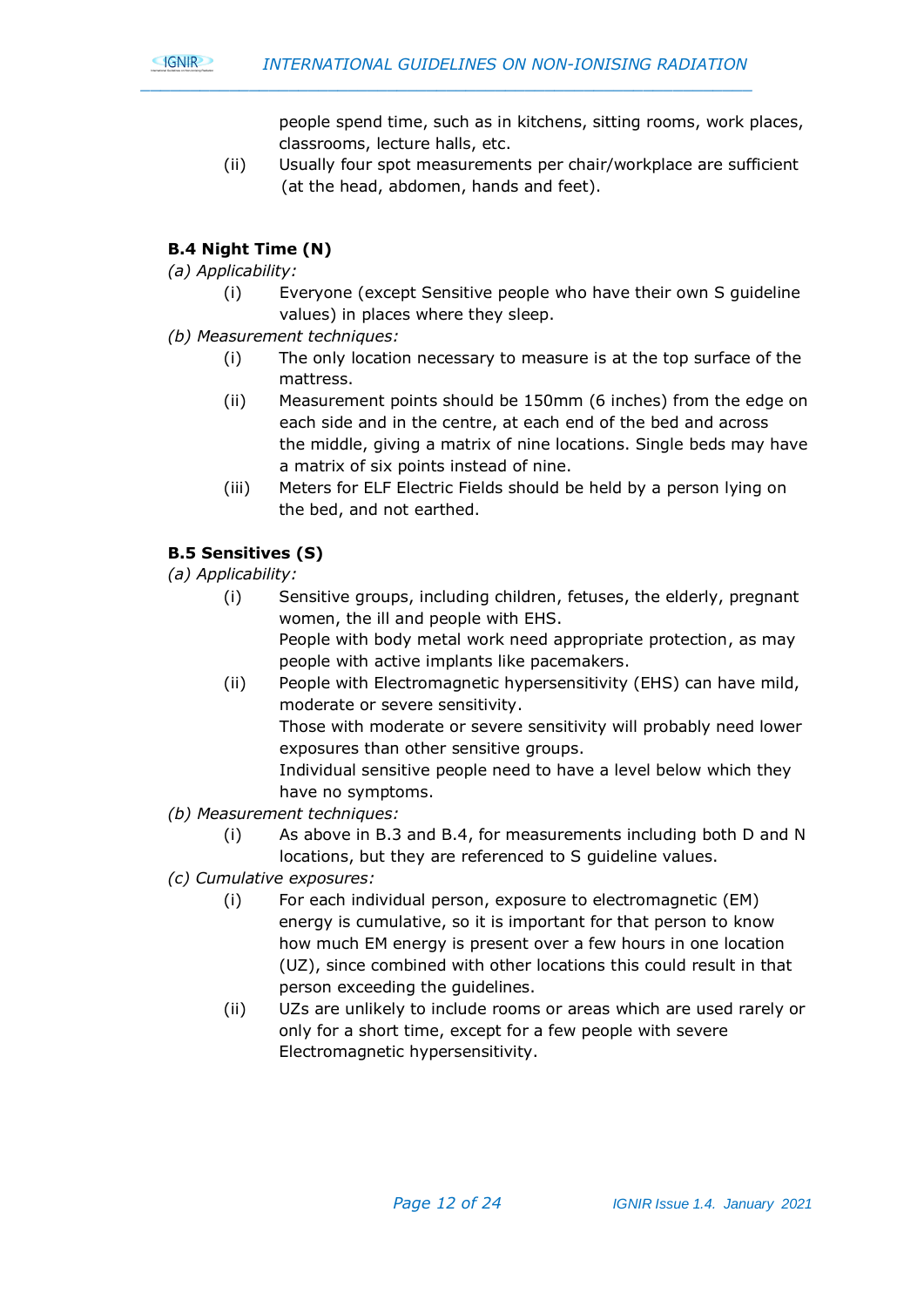

#### *APPENDIX 2 -* **FURTHER DETAILS**

*\_\_\_\_\_\_\_\_\_\_\_\_\_\_\_\_\_\_\_\_\_\_\_\_\_\_\_\_\_\_\_\_\_\_\_\_\_\_\_\_\_\_\_\_\_\_\_\_\_\_\_\_\_\_\_\_\_\_\_\_\_\_*

#### **A. GUIDELINES: (i) BIOLOGICAL OR (ii) THERMAL**

*There are two types of Guidelines for man-made electromagnetic energy:*

- Biological and/or non-thermal, for long-term and short-term effects, e.g. IGNIR
- Thermal, for short-term (6 minutes) heating effects, e.g. ICNIRP
- **(i) Biological and/or non-thermal guidelines, both long-term and shortterm effects**
- [IGNIR](https://www.ignir.org/) (International Guidelines on Non-Ionising Radiation)
- EUROPAEM EMF Guideline 2016 (European Academy for Environmental Medicine)
	- o [EUROPAEM EMF Guideline 2016](https://europaem.eu/en/library/blog-en/97-europaem-emf-guideline-2016) o [Supplementary material](https://www.degruyter.com/view/j/reveh.ahead-of-print/reveh-2016-0011/suppl/reveh-2016-0011_suppl.zip)
	- o [Article \(pdf\)](https://www.degruyter.com/downloadpdf/j/reveh.2016.31.issue-3/reveh-2016-0011/reveh-2016-0011.pdf)
- Building Biology: [Guidelines for Sleeping Areas](https://buildingbiology.com/site/downloads/richtwerte-2015-englisch.pdf) (2015); [Instructions](https://buildingbiology.com/site/downloads/randbedingungen-2015-englisch.pdf) (2015)
- [Bioinitiative Report](http://www.bioinitiative.org/) (2012)
- Barnes F et al.: ["Setting Guidelines for Electromagnetic](https://onlinelibrary.wiley.com/doi/abs/10.1002/bem.22267) Exposures and Research [Needs"](https://onlinelibrary.wiley.com/doi/abs/10.1002/bem.22267) (*Bioelectromagnetics,* 2020): suggests a 'practical' level of 0.1 V/m.

Non-thermal guidelines can now be based on biological effects such as DNA damage, cell hydration, miRNA effects, oogenesis, VGCC effects and nitric oxide.

#### **(ii) Thermal guidelines: only short-term (6/30 minutes) heating effects**

• FCC: [RF Safety](https://www.fcc.gov/general/radio-frequency-safety-0) (2019)

• [ICNIRP](https://www.icnirp.org/cms/upload/publications/ICNIRPrfgdl2020.pdf) (2020) (International Commission on Non-Ionizing Radiation Protection) *"The guidelines of ICNIRP are irrelevant to the present situation when the majority of the population over the world is chronically exposed to non-thermal RF from mobile communication."*

 (The Russian National Committee on Non-Ionizing Radiation Protection, 2017) The chair of ICNIRP has accepted that people can chose whether to adopt biological (non-thermal) or thermal guidelines. The [ICNIRP](https://www.icnirp.org/cms/upload/publications/ICNIRPphilosophy.pdf) in 2002 stated that sensitive people need biological guidelines and not the ICNIRP thermal ones. Since the 1950s many countries, such as Russia, have adopted non-thermal guidelines. ('Non-thermal' is where a temperature rise cannot be measured easily.) Any biological action is a health effect. Some governments, including the UK and USA, still follow thermal guidelines based on Schwan's hypothesis of 1953 that the only adverse EM effect is heating the body one degree within six minutes. People can raise body temperature this amount by exercise, but without the risk of cancers, neurological and cardiovascular harm and fertility effects.



Time-varying or information-carrying signals are more biologically active than continuous waves. For RF Power Density, background environmental levels are roughly a million times lower than Biological Guidelines, which are roughly a million times lower than Heating Guidelines.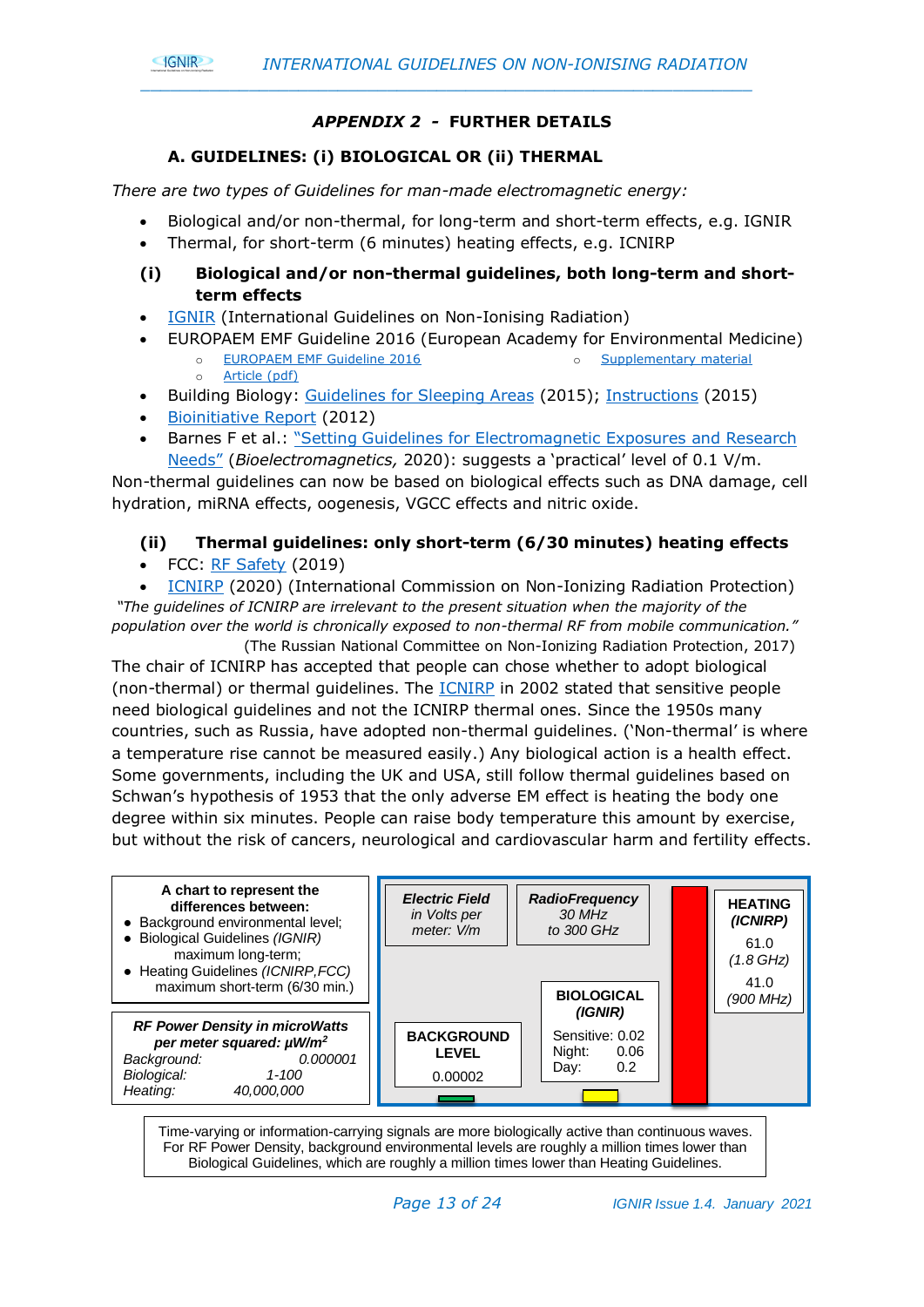#### **B. DEFINITION OF 'SENSITIVE'**

- IGNIR: *(a) Sensitive groups include children, fetuses, the elderly, pregnant women, the ill and people with EHS. (b) Electromagnetic hypersensitive (EHS) people can have mild, moderate or severe sensitivity. (c) People with body metal work.* (2018)
- EUROPAEM: *EHS, immune compromised, fetus, developing children, elderly and people on medications.* (2016, [EMF Guideline\)](https://europaem.eu/en/library/articles/123-europaem-emf-guideline-2016)
- Bioinitiative: *Sensitive populations include the developing fetus, the infant, children, the elderly, those with pre-existing chronic diseases, and those with developed electrical sensitivity (EHS).* (2012, [Report\)](https://bioinitiative.org/)
- Seletun: *Sensitive populations (for example, the elderly, the ill, the genetically and/or immunologically challenged) and children and fetuses.* (2010, [pdf\)](http://emfsafetynetwork.org/wp-content/uploads/2011/07/Seletun-Statement-2010.pdf)
- ICNIRP: *Different groups in a population may have differences in their ability to tolerate a particular NIR exposure. For example, children, the elderly, and some chronically ill people might have a lower tolerance for one or more forms of NIR exposure than the rest of the population. Under such circumstances, it may be useful or necessary to develop separate guideline levels* [from the ICNIRP short-term heating levels] *for different groups within the general population, but it may be more effective to adjust the*  [ICNIRP short-term heating] *guidelines for the general population to include such groups. Some guidelines* [e.g. ICNIRP short-term heating] *may still not provide adequate protection for certain sensitive individuals.* (2002, [General Approach to PNIR\)](https://www.icnirp.org/cms/upload/publications/ICNIRPphilosophy.pdf)

*It should be noted, however, that the* [ICNIRP short-term heating] *exposure guidelines are not meant to be protective for people with certain clinically substantiated diseases or conditions that may make them more susceptible to harm from non-ionizing radiation.* (2020, [Principles NIRP\)](https://www.icnirp.org/cms/upload/publications/ICNIRPprinciples2020.pdf)

EPA on FCC: *The FCC's current exposure guidelines, as well as those of the IEEE and the ICNIRP, are thermally based, and do not apply to chronic, nonthermal exposure situations…. The FCC's exposure guideline is considered protective of effects arising from a thermal mechanism but not from all possible mechanisms. … Federal health and safety agencies have not yet developed policies concerning possible risk from long-term, nonthermal exposures. When developing exposure standards for other physical agents such as toxic substances, health risk uncertainties, with emphasis given to sensitive populations, are often considered. Incorporating information on exposure scenarios involving repeated short duration/nonthermal exposures that may continue over very long periods of time (years), with an exposed population that includes children, the elderly, and people with various debilitating physical and medical conditions, could be beneficial in delineating appropriate protective exposure guidelines.* 

(N Hankin, EPA, to J Newton, July 16 2002, [letter\)](http://www.emrpolicy.org/litigation/case_law/docs/noi_epa_response.pdf)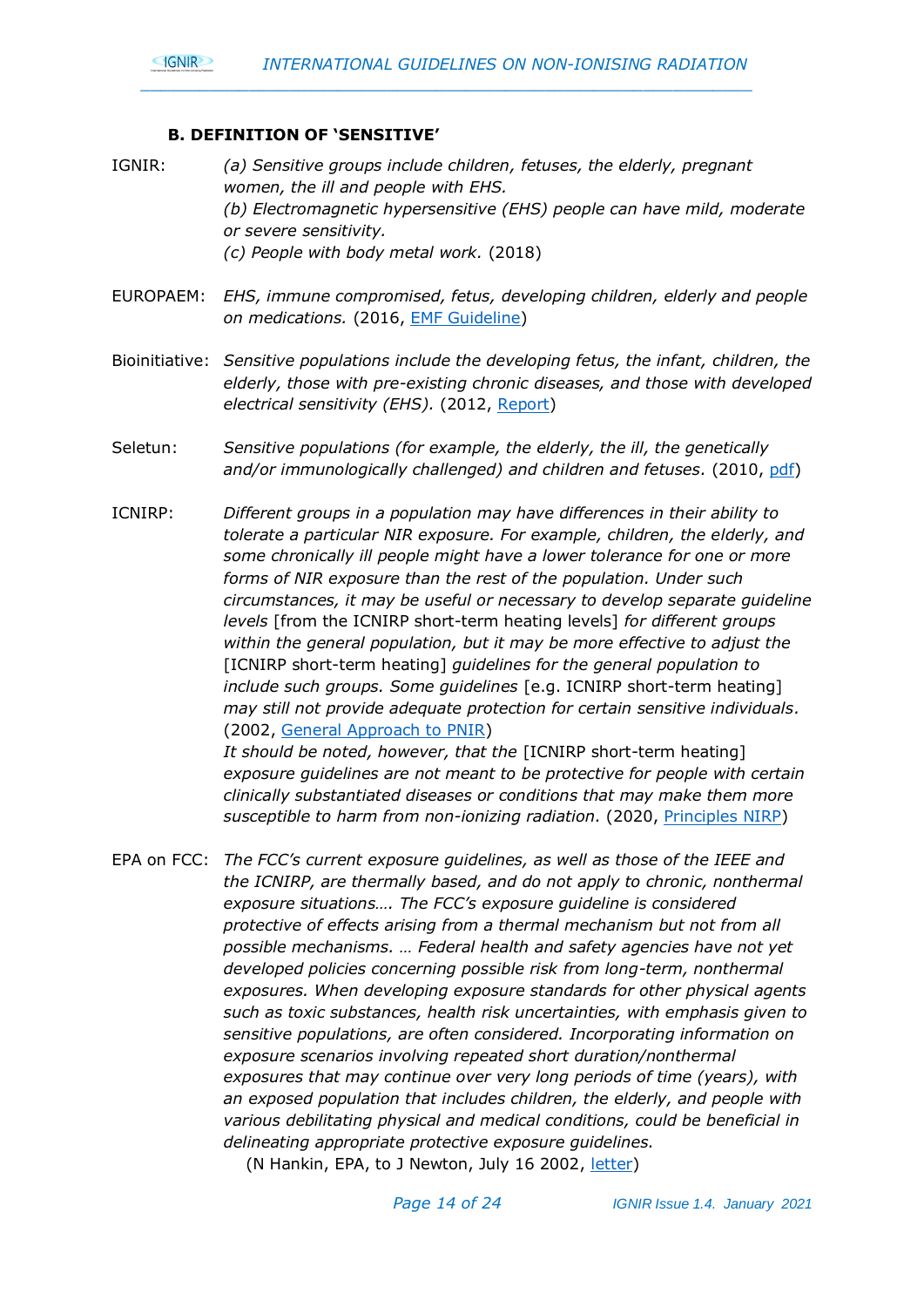

#### **C. TYPES OF EXPOSURE AND FREQUENCIES**

#### **Average and maximum:**

- Average measurements (6 readings in one minute) give an indication of the general hygienic level of a location.
- Maximum is important because of the damage caused by a short blast of high intensity radiation. This intensity is masked when averaged over the 6 or 30 minutes used by the ICNIRP and FCC.

#### **RF: Radio Frequency: 30 MHz – 300 GHz**

The IGNIR Guidelines have a single set of average and maximum values for radio frequency. Particularly significant are the pulse characteristics, modulation and amplitude. The EUROPAEM EMF Guidelines 2016 divide Radio Frequency into four groups based on the different characteristics. The IGNIR Guidelines, based on Groups A and B for average and maximum readings, include the wireless exposures most commonly causing health problems, such as Wifi, mobile phones, and 5G.

| <b>Group A:</b> | Wifi (2.4/5.6 GHz, 10 Hz pulsing)                 |
|-----------------|---------------------------------------------------|
|                 | DAB+ (10.4 Hz pulsing)                            |
|                 | GRPS (2.5 GHz) with PTCCH (8.33 Hz pulsing)       |
| <b>Group B:</b> | LTE (4G) (800, 900, 1800, 2500-2700 MHz),         |
|                 | UMTS (3G) (2100 MHz)                              |
|                 | DECT cordless phone (1900)                        |
|                 | GSM (2G) (900 and 1800 MHz)                       |
| <b>Group C:</b> | DVBT (Digital Video Broadcasting: Terrestrial) TV |
|                 | TETRA (400 MHz)                                   |
| <b>Group D:</b> | radio broadcast (FM)                              |

#### **VLF: Very Low Frequency: 3 kHz -30 MHz**

For example: "dirty power/electricity", powerline communication (PLC), radio-frequency identification transmitters (RFID), compact fluorescent lamps (CFL).

#### **ELF: Extremely Low Frequency: 1 Hz – 2 kHz**

For example: mains electricity 50/60 Hz, 17 Hz railways and 400 Hz airplanes. For V/m: without ground reference (potential free).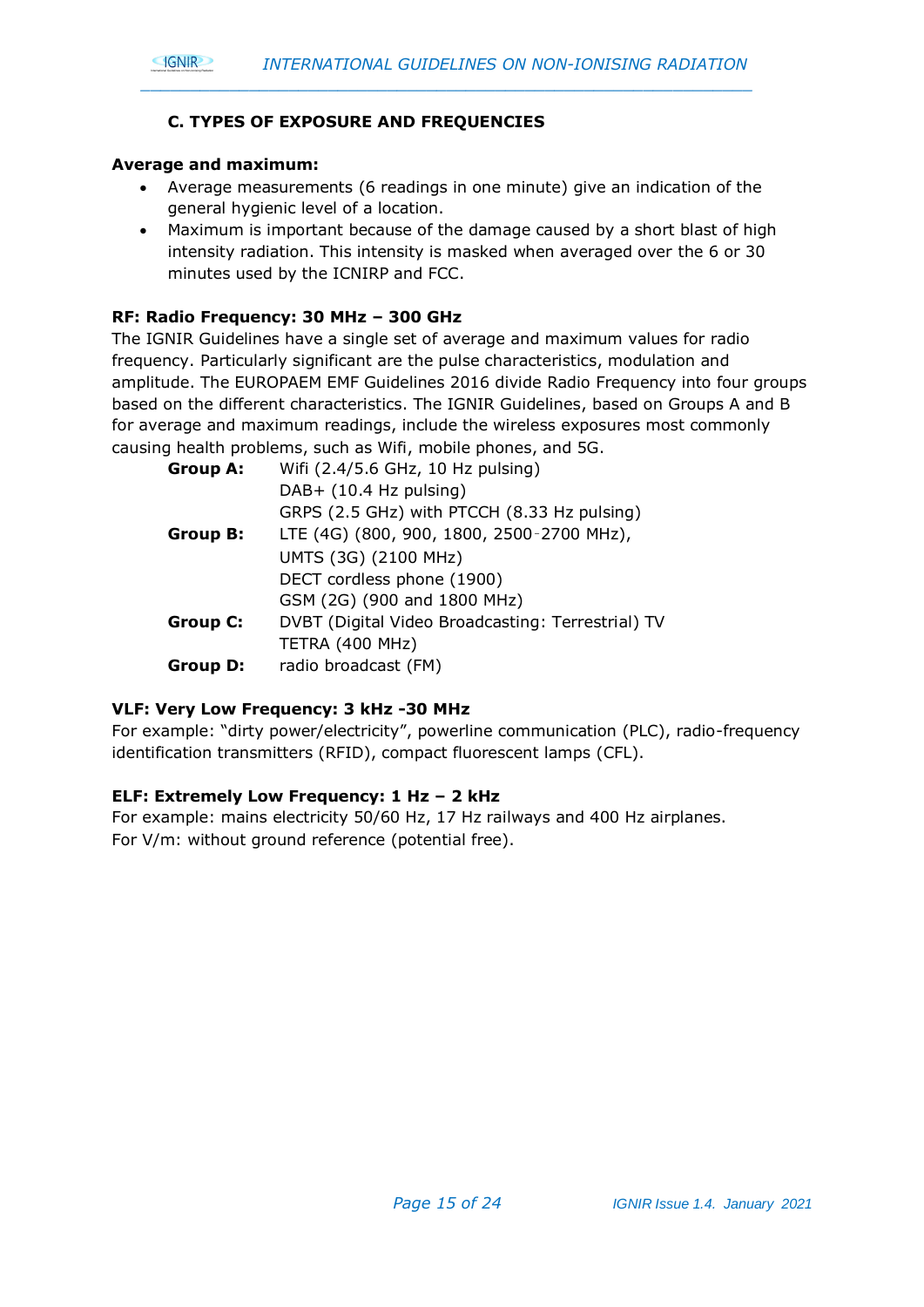#### **D. BIOLOGICAL EFFECTS**

- *Biological effects include both long-term or chronic effects, and also short-term or acute effects.*
- *Biological effects cause subconscious, and sometimes conscious, health effects.*

*\_\_\_\_\_\_\_\_\_\_\_\_\_\_\_\_\_\_\_\_\_\_\_\_\_\_\_\_\_\_\_\_\_\_\_\_\_\_\_\_\_\_\_\_\_\_\_\_\_\_\_\_\_\_\_\_\_\_\_\_\_\_*

• *Biological effects can lead to one or more of a variety of common symptoms and symptom complexes, depending on the biological homeostasis and genetic profile of the individual concerned.*

#### **Common symptoms:**

*Common symptoms from exposure to low-level anthropogenic EM energy, including some occasionally caused by geomagnetic disturbances, include:*

• Anxiety

**GNIR** 

- Blood pressure effects
- Concentration problems
- Depression
- Dizziness
- Earaches
- Fatigue
- Headaches
- Lethargy
- Memory loss
- Muscle pains
- Neurological changes
- Skin lesions
- Skin tingling
- Sleep disruption
- Tinnitus

#### **Symptom complexes:**

*Illnesses linked to continued exposure to low-level anthropogenic EM energy include:*

- Cancers
- Cardiovascular effects
- Electromagnetic hypersensitivity
- Neurological conditions

• Infertility and miscarriages

• Suicide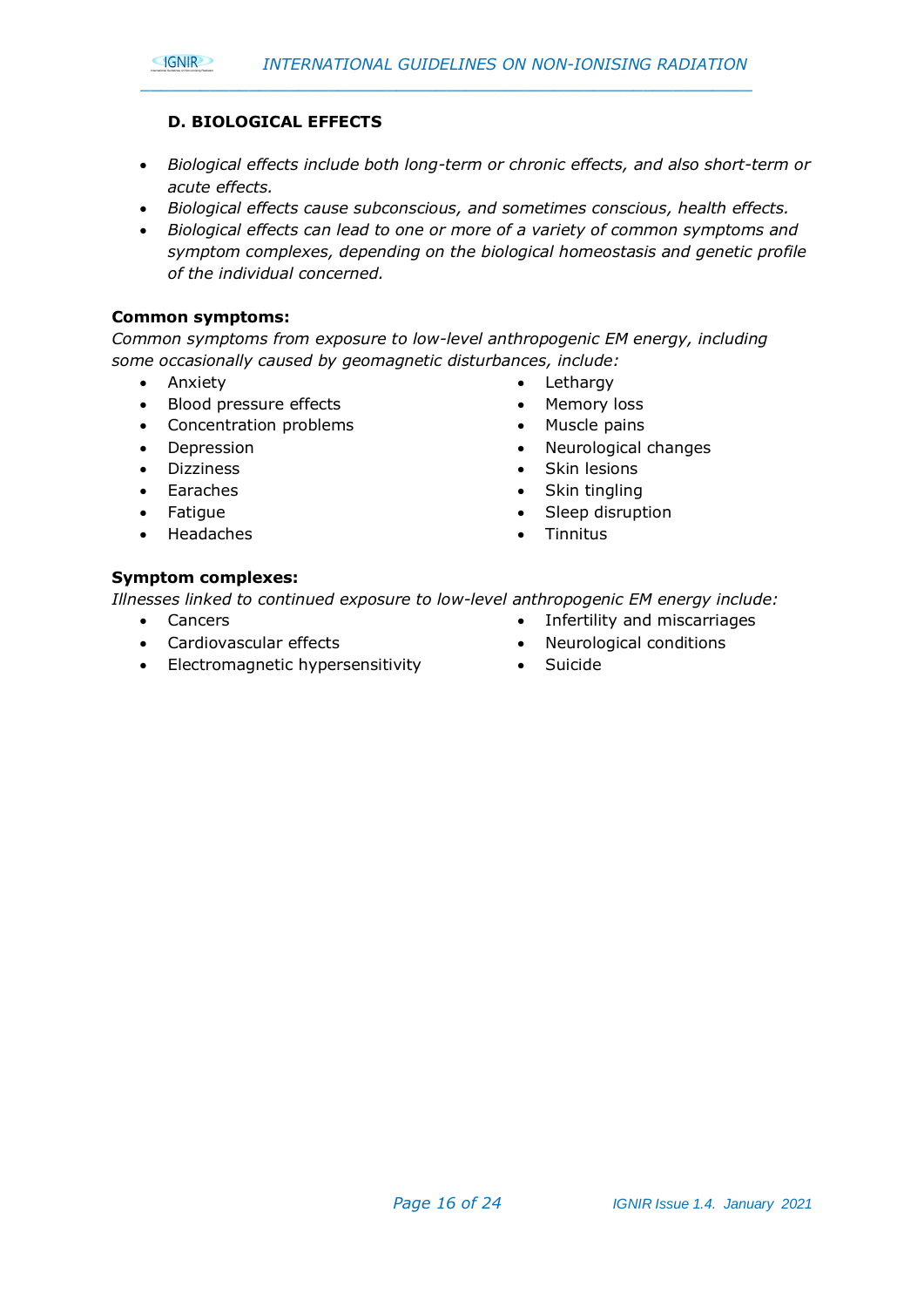

#### **E. FURTHER INFORMATION ON BIOLOGICAL EFFECTS**

*The following lists feature just a few of the many mainstream organisations and websites across the world concerned with low-level EM biological effects and their consequences. There are thousands of peer-reviewed studies relevant to this topic.*

#### **(i) A few organisations and websites:**

| <b>Americans Resp. Tech</b>     | Elettro Sensibili           | Internat. EMF Sci.App.   | Robin des Toits              |
|---------------------------------|-----------------------------|--------------------------|------------------------------|
| <b>Associazione AMICA</b>       | Elöverkänsligas             | Kompetenzinitiative      | Sähköherkät rv               |
| Austrian Medical Assoc.         | Riksförbund                 | <b>Microwave News</b>    | <b>Stop UMTS</b>             |
| <b>AVAATE</b>                   | <b>EMFSA</b>                | Norad <sub>4U</sub>      | Swedish Rad.Prot.Foun        |
| <b>Bioinitiative Report</b>     | <b>EM RRT</b>               | <b>ORSAA</b>             | <b>Take Back Your Power</b>  |
| <u>C4ST</u>                     | <b>EMR Safety</b>           | <u>Pandora</u>           | <b>Teslabel</b>              |
| Diagnose-funk                   | <b>EM Sense Ireland</b>     | <b>PHIRE</b>             | The Baby Safe Project        |
| Dr Magda Havas Phd              | <b>EUROPAEM</b>             | <b>Phone Gate Alert</b>  | The 5G Appeal                |
| EHT.                            | Health-Safe Telecom.        | Physic. for Safe Techn.  | The EMF Call                 |
| <b>Electromagnetic Health</b>   | <b>IEMFA</b>                | Powerwatch               | <b>Towards Better Health</b> |
| <b>Electrosensitive Society</b> | <b>Internat.Appeal Stop</b> | Priartem                 | We Are The Evidence          |
| <b>Electrosensitivity UK</b>    | 5G on Earth & Space         | <b>Radiation Dangers</b> | <b>Wiser Wireless Wales</b>  |
|                                 |                             |                          |                              |

#### **(ii) A few studies:**

- Barnes F et al.: ["Setting Guidelines for Electromagnetic Exposures and Research Needs"](https://onlinelibrary.wiley.com/doi/abs/10.1002/bem.22267) (*Bioelectromagnetics,* 2020)
- Belpomme D et al.: "Thermal and non[-thermal health effects of low intensity non-ionizing](https://www.sciencedirect.com/science/article/pii/S0269749118310157?via%3Dihub)  [radiation: An international perspective"](https://www.sciencedirect.com/science/article/pii/S0269749118310157?via%3Dihub) (*Environ Pollut.*, 2018)
- Belyaev I et al.: ["EUROPAEM EMF Guideline 2016 for the prevention, diagnosis and treatment](https://www.degruyter.com/downloadpdf/j/reveh.2016.31.issue-3/reveh-2016-0011/reveh-2016-0011.pdf)  of EMF-[related health problems and illnesses"](https://www.degruyter.com/downloadpdf/j/reveh.2016.31.issue-3/reveh-2016-0011/reveh-2016-0011.pdf) (*Rev Environ Health*, 2016)
- BioInitiative Report: ["A Rationale for Biologically-based Public Exposure Standards for](http://www.bioinitiative.org/)  [Electromagnetic Fields \(ELF and RF\)"](http://www.bioinitiative.org/) (2012)
- Fragopoulou A et al.: "Scientific panel on electromagnetic field health risks: consensus points, [recommendations, and rationales"](http://emfsafetynetwork.org/wp-content/uploads/2011/07/Seletun-Statement-2010.pdf) (*Rev Environ Health.* 2010)
- Havas M: ["Electrohypersensitivity \(EHS\) is an Environmentally](http://www.e-discoverypublication.com/wp-content/uploads/2019/03/JSD18020-final.pdf)-Induced Disability that Requires [Immediated Attention"](http://www.e-discoverypublication.com/wp-content/uploads/2019/03/JSD18020-final.pdf) (*J Sci Discov.,* 2019)
- Kaszuba-Zwolińska J et al.: ["Electromagnetic field induced biological effects in humans"](http://wple.net/plek/numery_2015/numer-11-2015/636-641.pdf) (*Przegl Lek.*, 2015)
- Pall ML: ["How to Approach the Challenge of Minimizing Non](http://www.ijirem.org/DOC/13_%20IREM227eae34922-5dfb-469c-8b9a-1b1582fb0e8b.pdf)-Thermal Health Effects of [Microwave Radiation from Electrical Devices"](http://www.ijirem.org/DOC/13_%20IREM227eae34922-5dfb-469c-8b9a-1b1582fb0e8b.pdf) (*Int J Innovat Res Engin Management (IJIREM)*, 2015)

#### **(iii) Databases:**

- EMF-Portal, [www.emf-portal.org](http://www.emf-portal.org/) The Research Center for Bioelectromagnetic Interaction (femu), part of the Institute of Occupational Medicine, RWTH Aachen University, Germany.
- National Center for Biotechnology Information, National Library of Medicine (U.S.) <https://pubmed.ncbi.nlm.nih.gov/>
- ORSAA (The Oceania Radiofrequency Scientific Advisory Association Inc.) [www.orsaa.org/](http://www.orsaa.org/) A not-for-profit organisation of scientists and professionals.

#### **(iv) Lists, reviews etc.:**

- Bioinitiative Report 2012,<https://bioinitiative.org/>
- Electromagnetic Radiation Safety, [www.saferemr.com/2016/06/index.html](http://www.saferemr.com/2016/06/index.html)
- Electrosensitivity UK: "Selected [Studies on Electrosensitivity \(ES\) and Electromagnetic](http://www.es-uk.info/wp-content/uploads/2018/05/Selected%20ES%20and%20EHS%20studies.pdf)  [Hypersensitivity \(EHS\)"](http://www.es-uk.info/wp-content/uploads/2018/05/Selected%20ES%20and%20EHS%20studies.pdf)
- Environmental Health Trust: science:<https://ehtrust.org/science/>

*Page 17 of 24 IGNIR Issue 1.4. January 2021*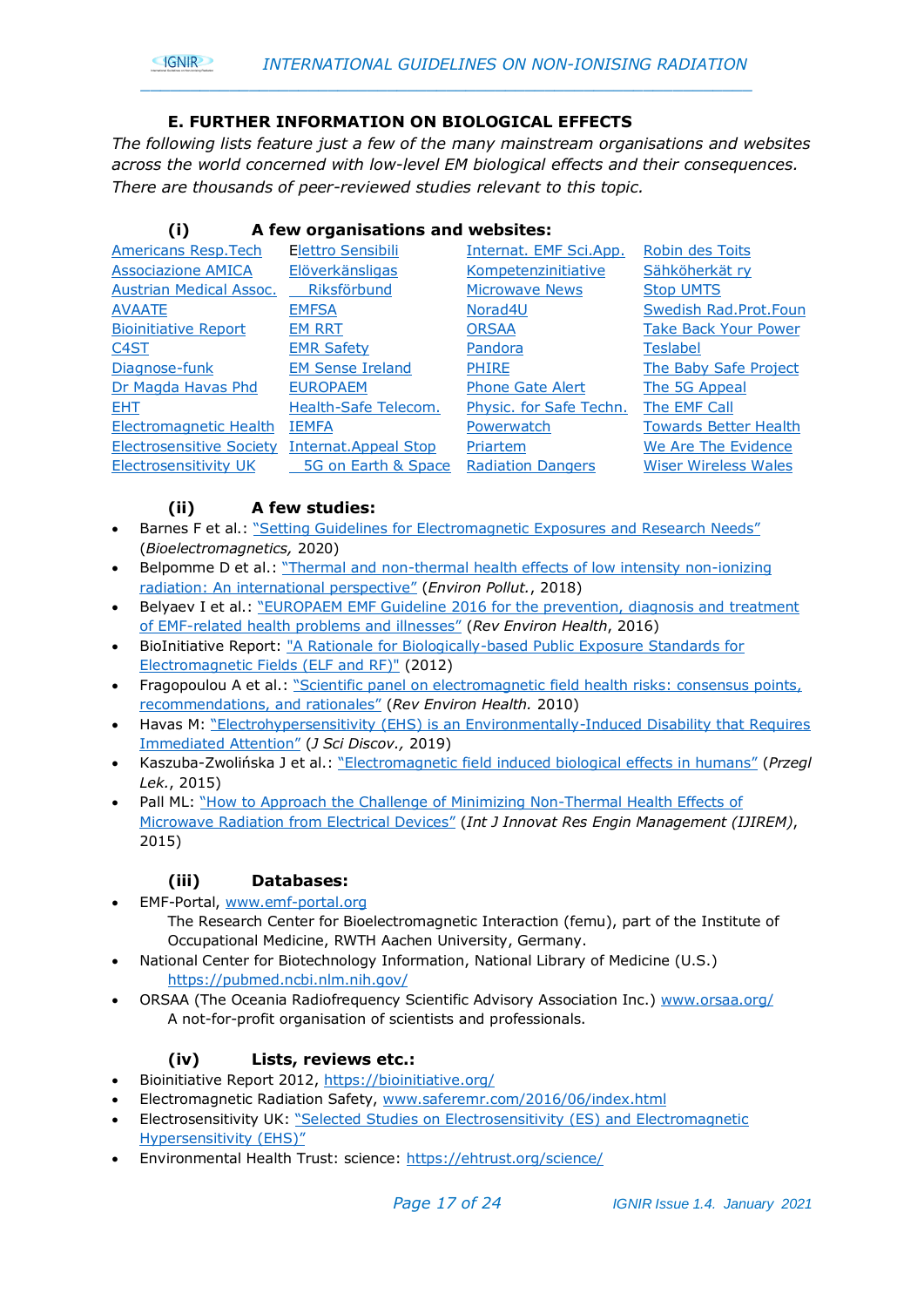#### **SUPPLEMENT 1**

*\_\_\_\_\_\_\_\_\_\_\_\_\_\_\_\_\_\_\_\_\_\_\_\_\_\_\_\_\_\_\_\_\_\_\_\_\_\_\_\_\_\_\_\_\_\_\_\_\_\_\_\_\_\_\_\_\_\_\_\_\_\_*

#### **REASONABLE ADJUSTMENTS**

#### **AND**

#### **REMEDIATION**

#### **to help make a location comply with IGNIR guidelines**

#### **REASONABLE ADJUSTMENTS**

**GNIR** 

#### **Hard-wired internet access, in place of wireless radiation**

An obvious 'reasonable adjustment' is the use of hard-wired internet access and the removal of wireless radiation. This solution is already used exclusively in high tech institutions such as the military.

Hard-wired internet access:

(a) allows access to those disabled by EHS,

(b) proactively and responsibly protects the health of especially vulnerable subpopulations, such as children,

(c) proactively and responsibly protects the health of everyone,

(d) prepares for when Wifi and mobile phone radiation is reclassified as certain cancer agent.

NOTES:

- (a) The presence of a child known to have EHS or another condition linked with EMF exposure requires immediate conversion to such hardwired alternatives in order not to further damage health and accommodate the child in keeping with the Equalities Act 2010.
- (b) This adjustment has already been made in a number of schools in the UK and abroad so the 'reasonable' nature of the accommodation is well proven. Indeed the largescale ban on Wifi in some schools, such as in France, shows that this step can be considered 'reasonable' on a broad scale.
- (c) The result of failing to make the reasonable adjustments may lead to a widespread negative health impact where significantly damaging outcomes may justify considerable changes and expenditure.
- (d) Such adjustments may also be considered damage-limiting or 'future-proofing' in light of the expectations by many scientific experts that RF will be reclassified as a minimum of a Group 2A probable, and likely a Group 1 known, human carcinogen by IARC in 2022-24.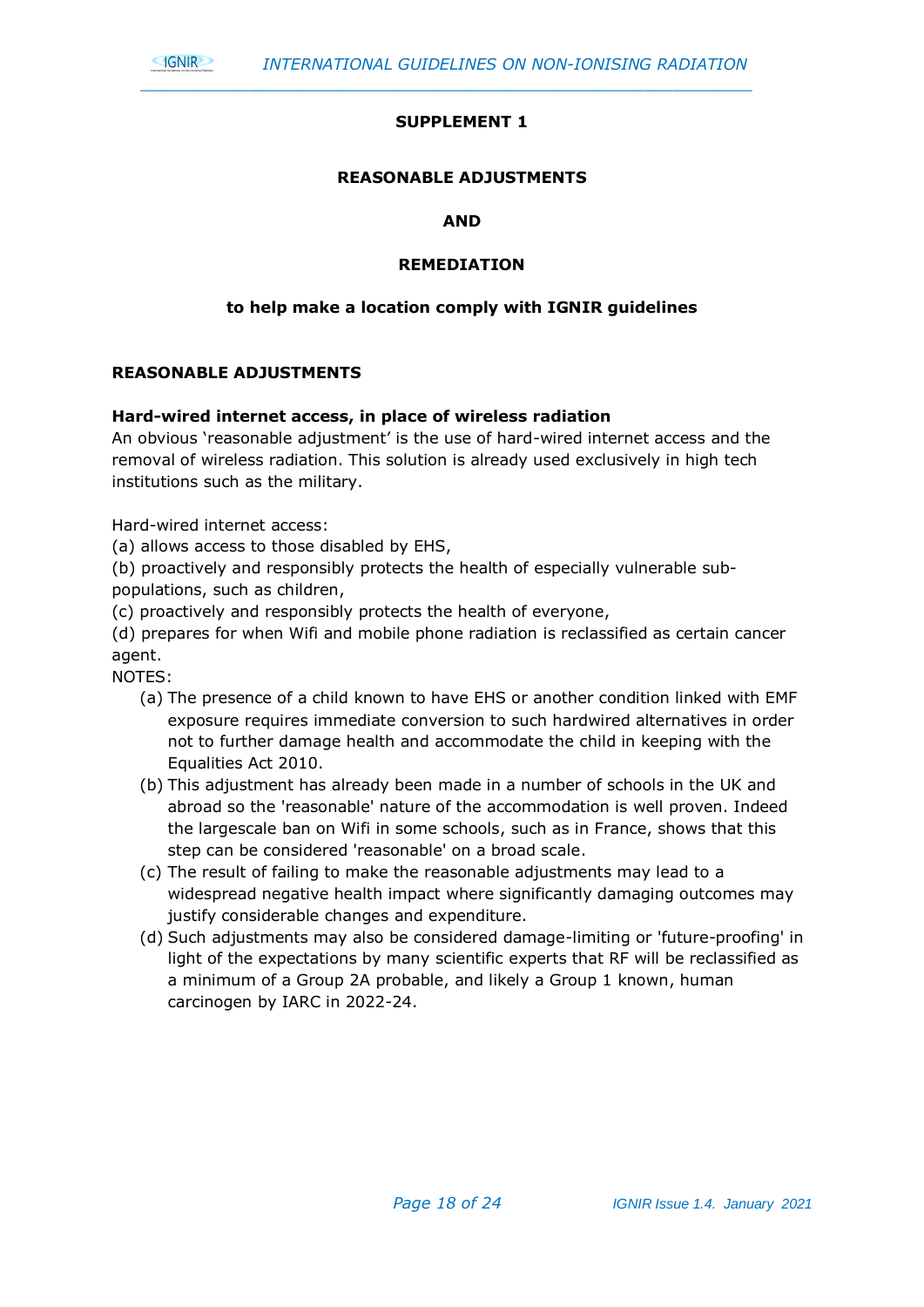#### **REMEDIATION**

Remediation covers two aspects, (a) location (the room etc) and (b) personal (your own devices and protection). Although the IGNIR guidelines relate to locations, compliance there can be compromised by the use or presence of personal devices like mobile phones.

#### **(a) Location**

#### *(i) Daytime (and night)*

A room at home, classroom, lecture hall, hospital ward, shop, theatre etc can all be made more likely to comply with the IGNIR guidelines for Day (D), by the following.

- Wifi:
	- o Remove Wifi and use ethernet cables for each computer or laptop.
	- o Ensure Wifi is fully disabled on each device.
	- Use a wired USB adaptor for a notebook without an ethernet port.
	- $\circ$  If ethernet cables are not available, you can access the internet with wired powerline adapters. Although these are preferable to Wifi, they send radio frequencies over power cables and should be switched off at night.
- Appliances with wireless:
	- $\circ$  Switch off home networks for appliances (Internet of Things) and smart meter transmitters for home appliance.
	- $\circ$  Check that any transmitter on appliances can be switched off before buying the appliance, or ask the supplier to disable the transmitter.
	- o Replace any wireless keyboard, mouse, game console etc with wired versions. Infrared controls do not cause most wireless health effects.
- Cordless phones:
	- o Replace cordless phones with wired telephones.
	- o For conference calls, wired hands free receivers are useful.
- Wireless baby alarms:
	- o Use wired baby alarms, or keep the cot in the parent's room.
	- o Do not use wireless baby alarms or wireless video monitors.
- Burglar, movement and smoke detectors and alarms:
- o Replace active wireless systems with passive wired units
- Smart meters:
	- o Refuse a wireless smart meter.
	- o Apply shielding if a neighbour's smart meter is close to your property
- CFLs (compact fluorescent lights):
	- $\circ$  Replace with incandescent bulbs where possible, or with halogens if incandescent bulbs are unavailable.
	- o Remove all CFLs (compact fluorescent lights).
- Electric battery chargers:
	- o Keep switched off when not in use.
	- o Avoid wireless electric chargers.
- Mobile phones, iPads, etc:
	- o All mobile phones and wireless devices should be switched to airplane mode.
	- o Alternatively, all mobile phones should be stored in a Faraday box.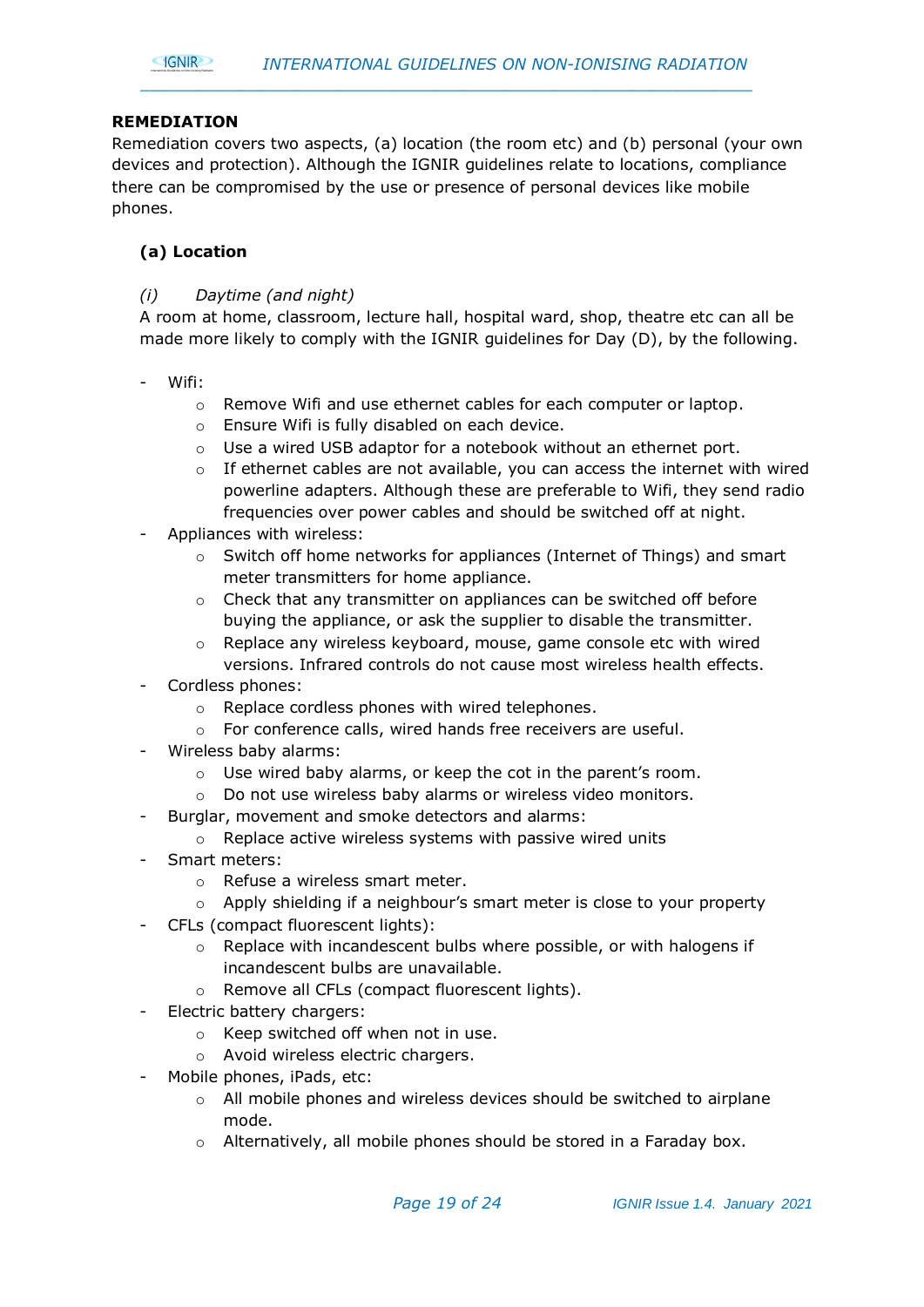

 $\circ$  It is advisable to check that mobile phones are not emitting radiation. Some switch back onto wireless the following morning or act as relay stations.

*\_\_\_\_\_\_\_\_\_\_\_\_\_\_\_\_\_\_\_\_\_\_\_\_\_\_\_\_\_\_\_\_\_\_\_\_\_\_\_\_\_\_\_\_\_\_\_\_\_\_\_\_\_\_\_\_\_\_\_\_\_\_*

#### *(ii) Night*

The IGNIR guidelines for Night (N), are focused on the sleeping area in the bedroom. The general remediation advice given for (i) Day should also be applied in the bedroom.

- Beds:
	- o Use wooden frames.
	- o Use mattresses without metal springs.
- Bedrooms, alarm clocks:
	- o Use a battery alarm clock, not a plugged in alarm unless it is kept well away from the bed.
- Bedrooms, mobile phones:
	- $\circ$  Do not leave mobile phones switched on in a bedroom; keep them in flight mode.
	- $\circ$  Do not place mobile phones under the pillow.
	- o Do not charge mobile phones in a bedroom.
- Bedrooms, other electrical equipment:
	- o Keep as much switched off as possible.
	- o Fitting a demand switch for the bedroom is good practice and may be necessary to achieve low fields in the bed space.
	- $\circ$  Switching off the lighting circuit for the floor below may also be necessary.
	- $\circ$  Switching off the ring main to the bedroom and other circuits may help hypersensitive persons. Keep a torch near the bed if the breaker is off.

#### *(iii) Shielding:*

For both Day (D) and Night (N) locations, some people use shielding, in addition to the general remediation advice given for (i) Day (D) and (ii) Night (N).

For wireless from masts or neighbours' Wifi some shielding systems may help but:

- it can be difficult to make effective;
- it can make the situation worse by reflecting radiation;
- shielding paint can be difficult to remove.

Shielding usually needs earthing, but check your home wiring Earth to see if it carries stray currents, or use a separate earth.

Common shielding solutions include:

- o metallic fabrics or netting;
- o carbon-based paints;
- o window screening.

It is very difficult and expensive, or impossible, to shield effectively against power frequencies, such as being near to substations, overhead power cables, main power cables in blocks of flats, etc.

- To reduce 'dirty electricity' some people use filters on the wiring circuit.
- Shielded cabling is advisable for a new building or renovations.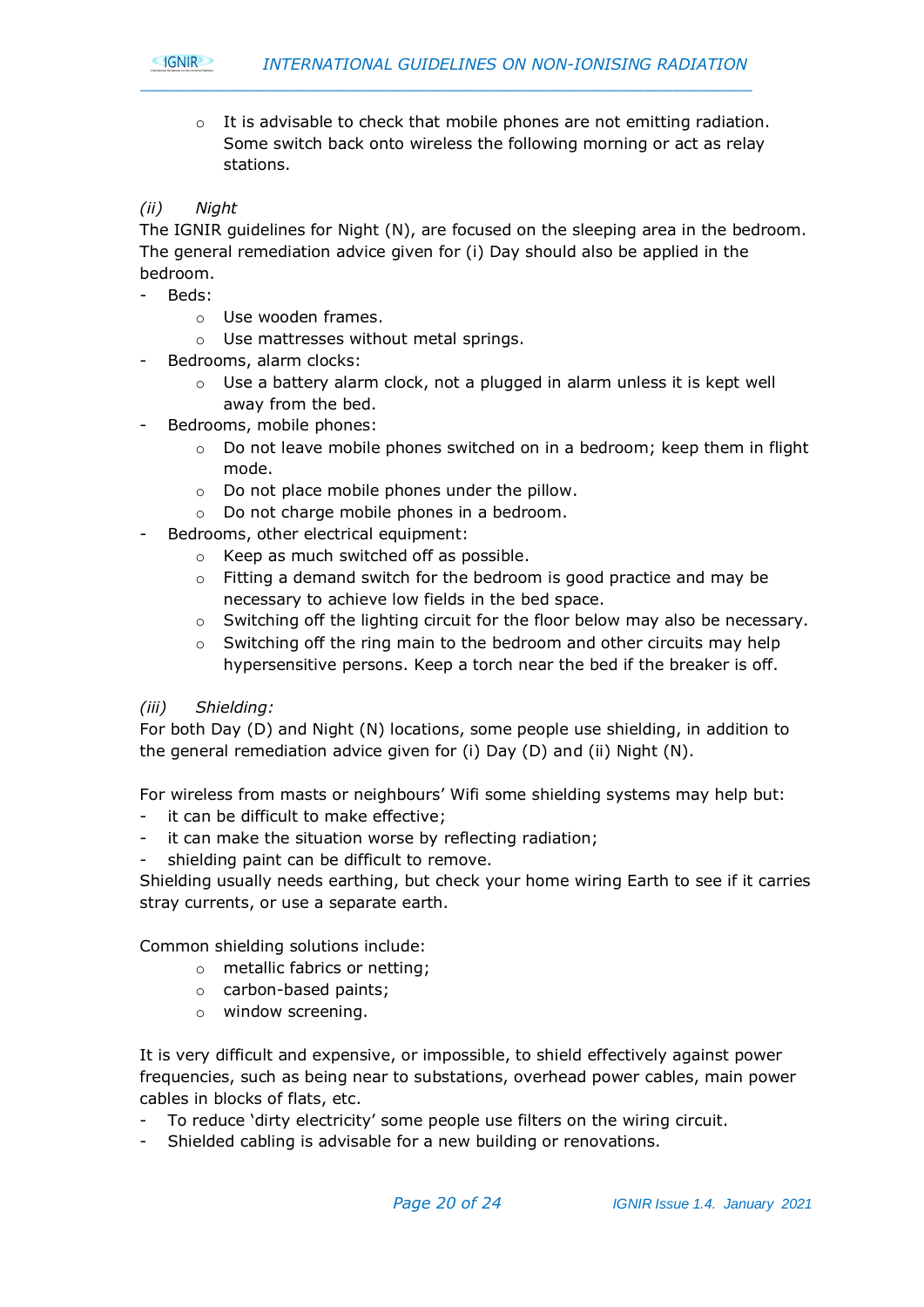

#### **(b) Personal**

Even if a location is compliant with the IGNIR guidelines, it is also essential not to compromise that compliance by introducing wireless devices into the location.

- Always keep your mobile phone as far from your body as you can if it is not on flight mode.
- Do not carry an active mobile phone in your pocket, bra or on your person
- Keep your mobile phone in airplane mode as much as you can, but note that some smart phones revert to active mode each night.
- Although texting rather than speaking reduces exposure to your head, is not advised since it exposes other parts of your body to high levels of radiation.
- If you have to speak, use an airtube headpiece or loudspeaker mode, and keep the phone as far away as you can, ideally at least 1 metre (3 feet) from you or anyone else. This distance is still far too close for hypersensitive people who may be consciously affected at up to 15 metres or 45 feet depending on conditions.
- Avoid wireless fitbits, wireless watches, glasses with transmitters, and any other wireless device next to or near your body.
- Keep away from wired electric battery chargers.
- Keep away from wireless electric chargers.
- Some appliances with high fields in their immediate vicinity:
	- o mobile phones
	- o iPads and notebooks
	- o cordless phones
	- o Wifi laptops
	- o Wifi routers
	- o Bluetooth devices
	- o smart meters
	- o solar panel inverters
	- o electrical fuse boxes and meters
	- o electric storage heaters
	- o electric chargers
	- o mains adaptors
	- o electric blankets: do not have them switched on when in bed
	- o hair dryers
	- o microwave ovens
	- $\circ$  induction hobs
	- o electric shavers
	- o electric fans
	- o some LED lights
	- o dimmer switches
	- o electric cars
	- o radial tyres reinforced with steel wires
	- o cars with inbuilt Bluetooth or Wifi
	- o appliances with inbuilt Wifi such as some printers, TVs, fridges, boilers
	- o wireless radio hearing aids
	- o wireless radio controls for games, toys, drones etc.
	- o radar trackers to measure ball speeds in games practice
	- o virtual helpers (e.g. Alexa, Echo, Home).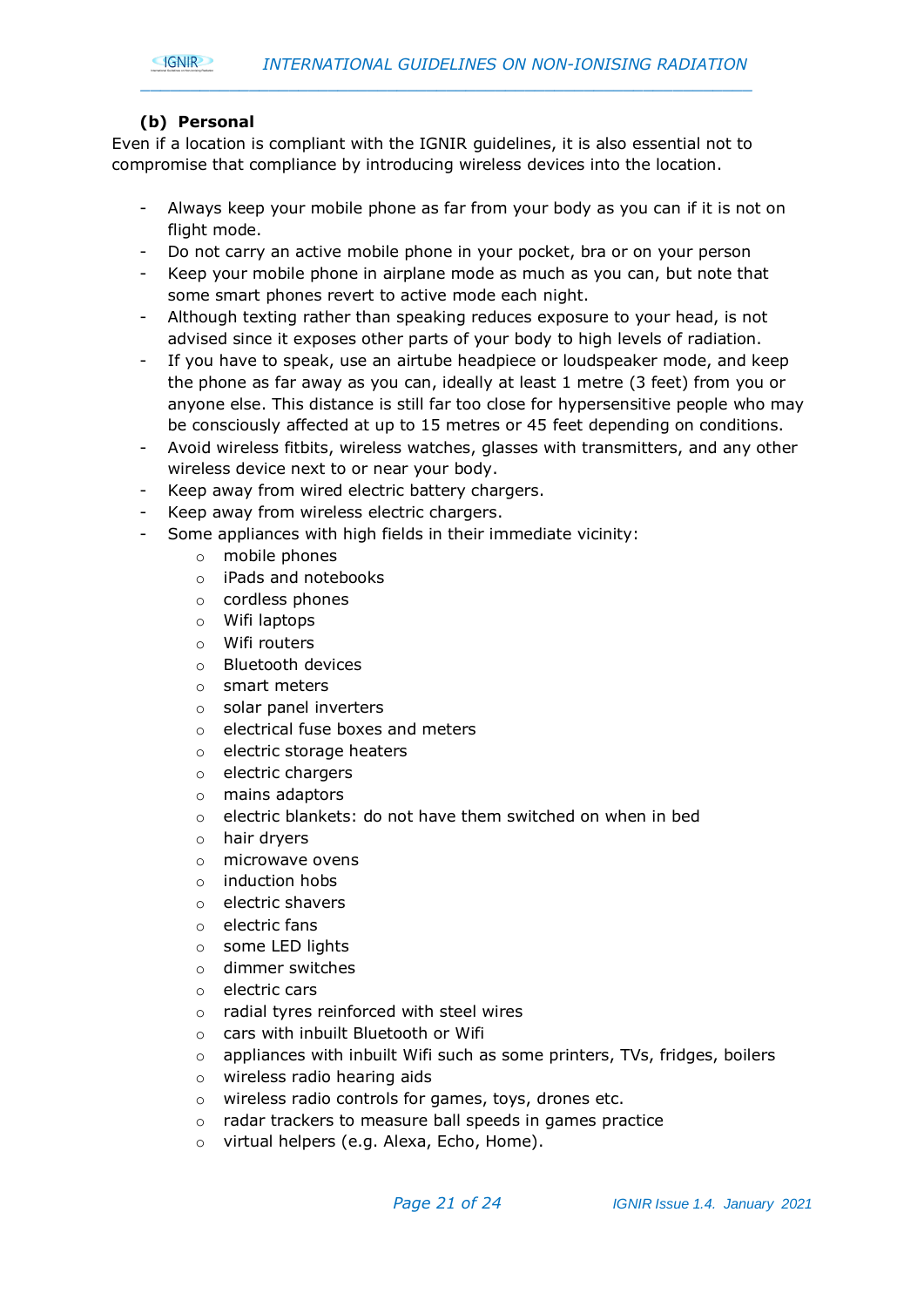

- Protection:
	- o Some EHS people wear protective clothing, but unless this entirely inclusive of the whole body, it does not provide full protection.

- $\circ$  Wireless devices can be kept in 'Faraday' bags. However, since this simply impairs their function, it is better to switch them to airplane mode and off.
- Avoidance:
	- o Maximise your distance from wireless and electrical appliances.
	- o Mobile phones have their heating absorption (SAR) inside the small print of the manual. Often these state that a phone should be kept about 2 cm  $(34$  inch) away from all parts of the body. This means that the mobile cannot be held in the hand. This distance prevents heating but not the other established harm from wireless radiation at below heating levels.
	- Keep at least 2 metres (6 feet 6 inches) from your microwave oven if possible. Household microwave ovens are allowed to leak up to  $50,000,000 \mu W/m^2$  (microWatts per metre squared) at 5 cm (2 inches) (or 100,000  $\mu$ W/m<sup>2</sup> in Russia). At 1 metre (3 feet) they typically give out 36,400  $\mu$ W/m<sup>2</sup>. Although these 2.4 GHz microwaves are not pulsed like Wifi, Bluetooth or cordles phones, they can still be harmful, especially for sensitive persons. Older ovens can leak more than new ovens. They also emit low frequency fields.
	- $\circ$  Keep as far a possible from electric induction hobs. These use 20-100 kHz. Some have exceeded heating limits at 0.3 metre (1 foot). Sensitive people, especially pregnant women and children, should try to keep out of the kitchen while an induction hob is in use. It is best to replace this type of cooker with another.

#### **Additional information**

*Some governments specifically list ES/EHS as a disability and provide recommendations on suitable remediation.* 

*Since 2012 tribunals and courts in Europe and Australia have awarded compensation where an employer has failed to provide a workplace with levels of EMF safe for people with ES or EHS, or required the removal of Wifi for sensitive pupils in schools. Many EMF surveyors, including those qualified under the Building Biology Institute, have a wealth of experience in measuring EMF exposures and remediation.*

- Adjustments for EHS: ["USA Job Accommodation Network"](https://ehtrust.org/wp-content/uploads/JAN-EHS-1.pdf) (JAN, 2015)
- Clegg FM et al.: ["Building science and radiofrequency radiation: What makes smart and](https://www.sciencedirect.com/science/article/pii/S0360132319305347?via%3Dihub)  [healthy buildings"](https://www.sciencedirect.com/science/article/pii/S0360132319305347?via%3Dihub) (Building & Environment, 2019)
- [Healthy Home Standard](https://buildingbiologyinstitute.org/wp-content/uploads/2019/03/HHStandard2012.pdf) (Draft 2012 v1.1) International Institute for Building-Biology® & Ecology, Inc. (IBE)
- Johansson O: ["Electrohypersensitivity: a](http://www.bemri.org/publications/electrosensitivity/464-johansson-2015-functional-impairment/file.html) functional impairment due to an inaccessible [environment"](http://www.bemri.org/publications/electrosensitivity/464-johansson-2015-functional-impairment/file.html) (*Rev Environ Health*, 2015)
- Michael Kagelidis: ["How to shield your house from electromagnetic radiation"](https://www.home-biology.com/electromagnetic-shielding-guide/how-to-shield-your-house-from-eleectromagnetic-fields) (Home Biology)
- [Schirmung elektromagnetischer Wellen im persönlichen Umfeld](https://www.diagnose-funk.org/download.php?field=filename&id=298&class=DownloadItem) [Shielding electromagnetic waves in the personal environment] (2008)
- Sears ME: ["The Medical Perspective on Environmental Sensitivities"](https://www.chrc-ccdp.gc.ca/sites/default/files/envsensitivity_en.pdf) (Canadian Human Rights Commission, 2007)
- Vizi GN et al.: ["Building materials and electromagnetic radiation](https://www.google.co.uk/url?sa=t&rct=j&q=&esrc=s&source=web&cd=1&cad=rja&uact=8&ved=0ahUKEwi96ZymhdPYAhXKAcAKHXz9Be8QFggpMAA&url=http%3A%2F%2Fwww.stopsmartmetersbc.com%2Fwp-content%2Fuploads%2F2017%2F01%2FBuilding-materials-and-EMR-The-role-of-material-and-shape-by-Vizi-Vandenbosch.pdf&usg=AOvVaw2HbfsBrBqGm4JHh2Ri4cON): The role of material and [shape"](https://www.google.co.uk/url?sa=t&rct=j&q=&esrc=s&source=web&cd=1&cad=rja&uact=8&ved=0ahUKEwi96ZymhdPYAhXKAcAKHXz9Be8QFggpMAA&url=http%3A%2F%2Fwww.stopsmartmetersbc.com%2Fwp-content%2Fuploads%2F2017%2F01%2FBuilding-materials-and-EMR-The-role-of-material-and-shape-by-Vizi-Vandenbosch.pdf&usg=AOvVaw2HbfsBrBqGm4JHh2Ri4cON) (J Build Eng., 2016)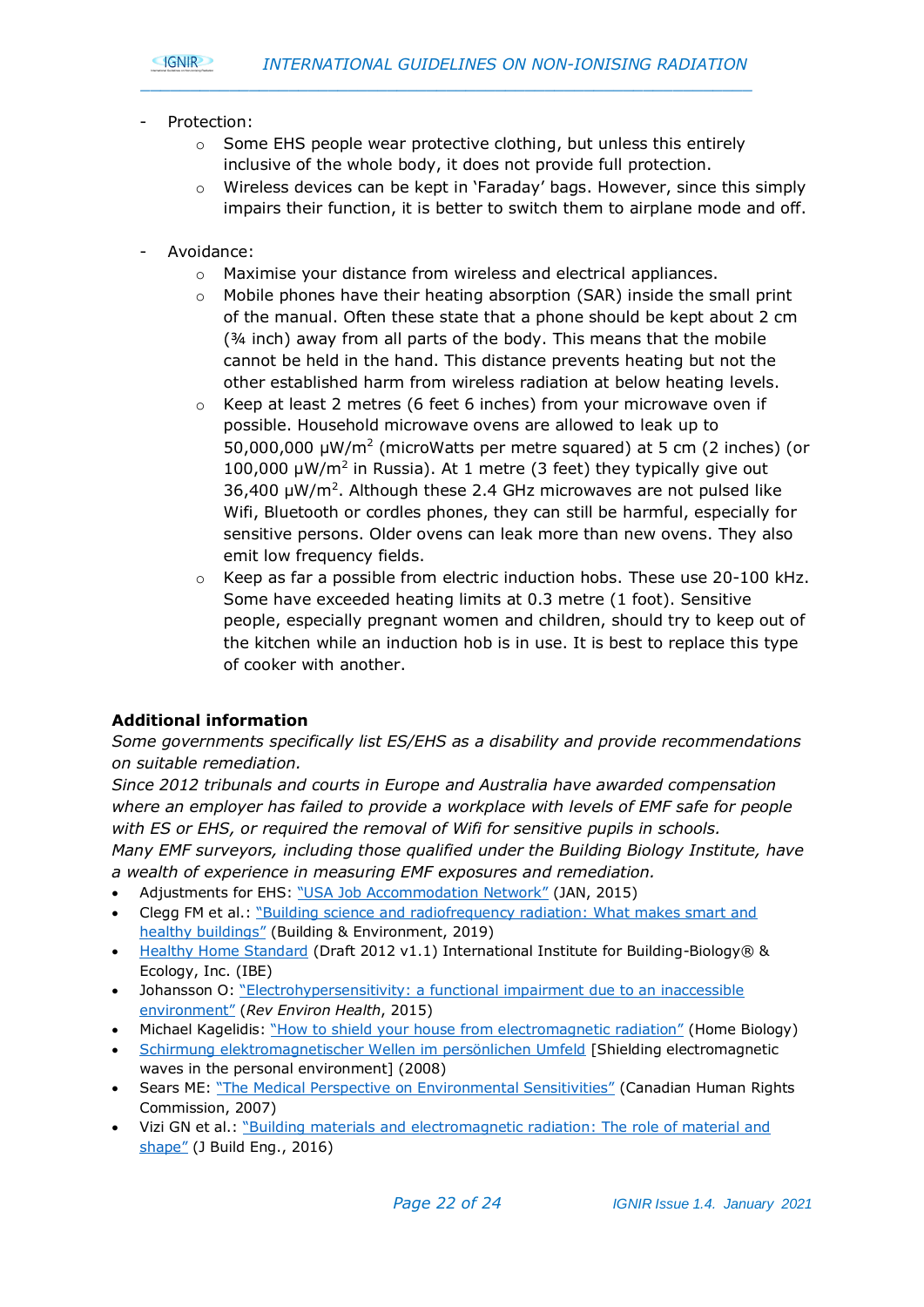

#### **SUPPLEMENT 2**

*\_\_\_\_\_\_\_\_\_\_\_\_\_\_\_\_\_\_\_\_\_\_\_\_\_\_\_\_\_\_\_\_\_\_\_\_\_\_\_\_\_\_\_\_\_\_\_\_\_\_\_\_\_\_\_\_\_\_\_\_\_\_*

#### **EXAMPLES OF METERS**

- 1. This Supplement aims to give an indication of the wide range of meters available.<sup>1</sup>
- 2. This list is not prescriptive and does not recommend or apply approval of any meter.
- 3. Meters can measure electric fields, magnetic fields and power flux density.
- 4. A digital display is very helpful.
- 5. If the meter has only lights, the table below helps correlation with the Guidelines.
- 6. Meters sufficient for IGNIR compliance typically cost 100-400 USD or 100-300 GBP.
- 7. Industrial, laboratory and specialist meters and spectrum analyzers cost more, from 1,500 USD upwards, and usually require greater expertise in operation.

#### *Some manufacturers and suppliers of RF and ELF meters:*

| Aaronia | <b>EMFields Solutions</b>                                   | Greenwave | <b>Stetzer Electric</b> |
|---------|-------------------------------------------------------------|-----------|-------------------------|
|         | <b>Cornet Microsystem Gigahertz Solutions RS Components</b> |           |                         |

| <b>Approximate colour light correlations</b><br>between some meters and IGNIR Guidelines<br>Radio Frequency:<br>electric field (V/m) and power density ( $\mu$ W/m <sup>2</sup> ) |                  |              |                              |                                        |                                |                            |
|-----------------------------------------------------------------------------------------------------------------------------------------------------------------------------------|------------------|--------------|------------------------------|----------------------------------------|--------------------------------|----------------------------|
| <b>Example</b>                                                                                                                                                                    | <b>Colour of</b> |              | <b>Reading</b>               |                                        | <b>Nearest IGNIR Guideline</b> |                            |
| <b>Meter</b>                                                                                                                                                                      | lights           | V/m          | $\mu W/m^2$                  |                                        | V/m                            | $\mu$ W/m <sup>2</sup>     |
|                                                                                                                                                                                   | Green            | $0.01$ V/m   | $0.3 \mu W/m^2$              | Night - Average.<br>Sensitive -Maximum | $0.02$ V/m                     | 1 $\mu$ W/m <sup>2</sup>   |
| Acousticom 2                                                                                                                                                                      | Yellow           | $0.05$ V/m   | $7 \mu W/m^2$                | Day-Av; Night - Max                    | $0.06$ V/m                     | 10 $\mu$ W/m <sup>2</sup>  |
| (lights,                                                                                                                                                                          |                  |              |                              | Day - Maximum                          | $0.2$ V/m                      | 100 $\mu$ W/m <sup>2</sup> |
| sounds)                                                                                                                                                                           | Amber            | $0.3$ V/m    | 240 $\mu$ W/m <sup>2</sup>   |                                        |                                |                            |
|                                                                                                                                                                                   | Red              | 3.0 V/m      | 24,000 µW/m <sup>2</sup>     |                                        |                                |                            |
| Acoustimeter<br>$AM-10$                                                                                                                                                           | Green            | $0.02$ V/m   | 1 $\mu$ W/m <sup>2</sup>     | Night - Average.<br>Sensitive -Maximum | $0.02$ V/m                     | 1 $\mu$ W/m <sup>2</sup>   |
| (lights,<br>digital readout,                                                                                                                                                      | Yellow           | $0.07$ V/m   | 14 $\mu$ W/m <sup>2</sup>    | Day - Average.<br>Night - Maximum      | $0.06$ V/m                     | 10 $\mu$ W/m <sup>2</sup>  |
| sounds)                                                                                                                                                                           | <b>Red</b>       | $0.5$ V/m    | 700 µW/m <sup>2</sup>        |                                        |                                |                            |
| Cornet ED78S                                                                                                                                                                      | Green            | 0.014<br>V/m | $0.5 \mu W/m^2$              | Night - Average.<br>Sensitive -Maximum | $0.02$ V/m                     | 1 $\mu$ W/m <sup>2</sup>   |
| (lights,                                                                                                                                                                          | Yellow           | $0.21$ V/m   | 105 $\mu$ W/m <sup>2</sup>   | Day - Maximum                          | $0.2$ V/m                      | 100 $\mu$ W/m <sup>2</sup> |
| digital readout)                                                                                                                                                                  | Red              | $1.2$ V/m    | 3,800 $\mu$ W/m <sup>2</sup> |                                        |                                |                            |

| Links to manuals for meters listed above |                    |              |  |  |
|------------------------------------------|--------------------|--------------|--|--|
| Acousticom 2                             | Acoustimeter AM-10 | Cornet ED78S |  |  |

<sup>1</sup> *Record of Conflict of Interest:* One member of the original IGNIR committee, Alasdair Phillips, has a commercial interest in the production of meters.